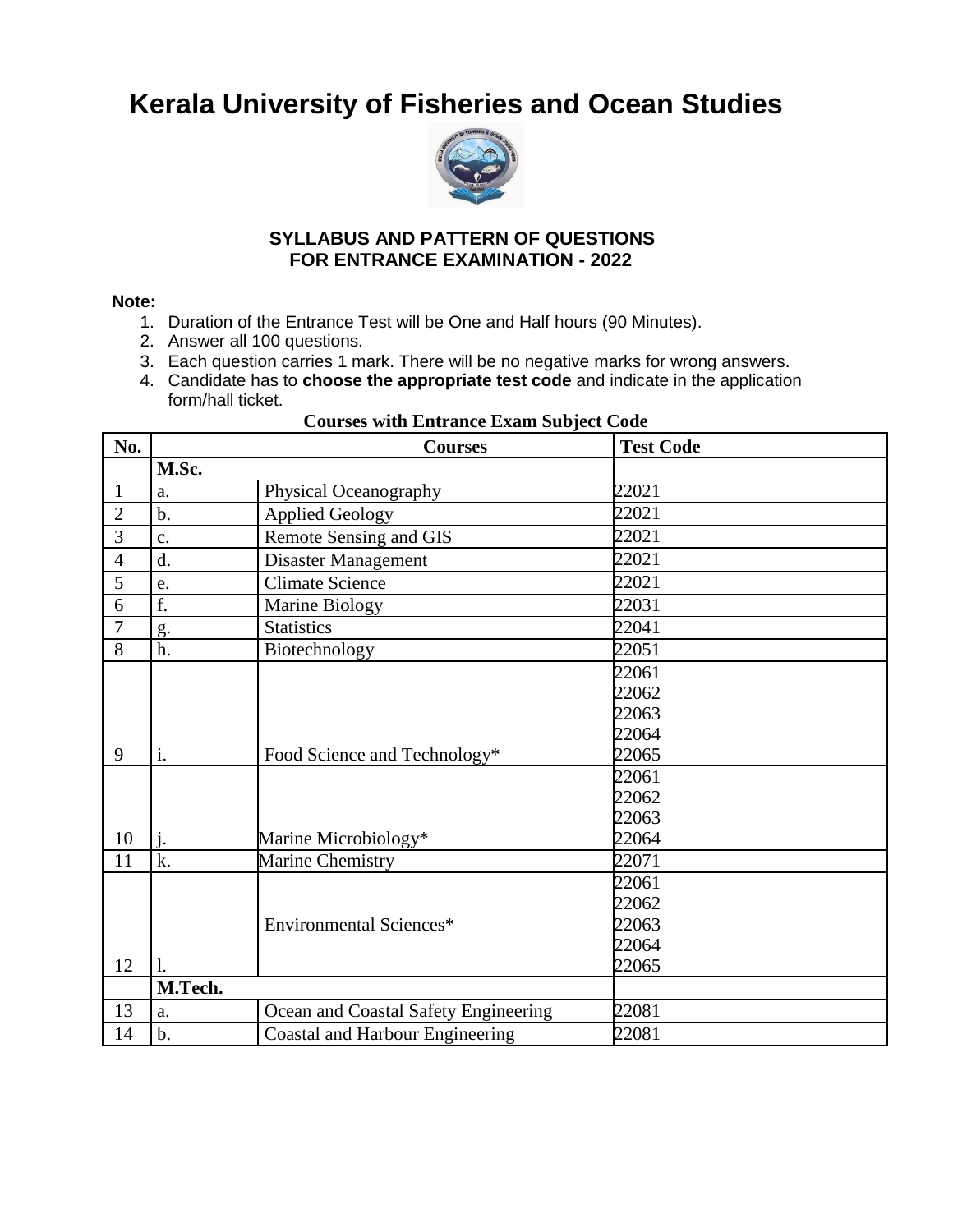\*For M.Sc. Food Science and Technology, M.Sc. Marine Microbiology and M.Sc. Environmental Sciences the following options are available based on the basic qualifications of the candidates.

| Course              | <b>Basic Qualifications</b>                               | Test  |
|---------------------|-----------------------------------------------------------|-------|
|                     |                                                           | Code  |
| M.Sc. Food Science  | B.F.Sc.                                                   | 22011 |
| and Technology      | B.Sc. (Aquaculture/Fisheries Science)                     | 22011 |
|                     | B.Sc. (Biotechnology)                                     | 22051 |
| M.Sc. Marine        | B.Sc. (Biochemistry)                                      | 22061 |
| Microbiology        | B.V.Sc                                                    | 22062 |
|                     | B.Sc. (Zoology)                                           | 22062 |
| M.Sc. Environmental | B.Sc. (Agriculture/Horticulture/other allied agricultural | 22063 |
| Sciences            | sciences)                                                 |       |
|                     | B.Sc. (Botany)                                            | 22063 |
|                     | B.Sc. (Microbiology)                                      | 22064 |
|                     | B.Sc Food science and /or technology)                     | 22065 |
|                     | B.Sc (Food Engineering)                                   |       |
|                     | B.Sc. (Dairy Science)                                     |       |
|                     | B.Sc. (Chemistry)                                         | 2207  |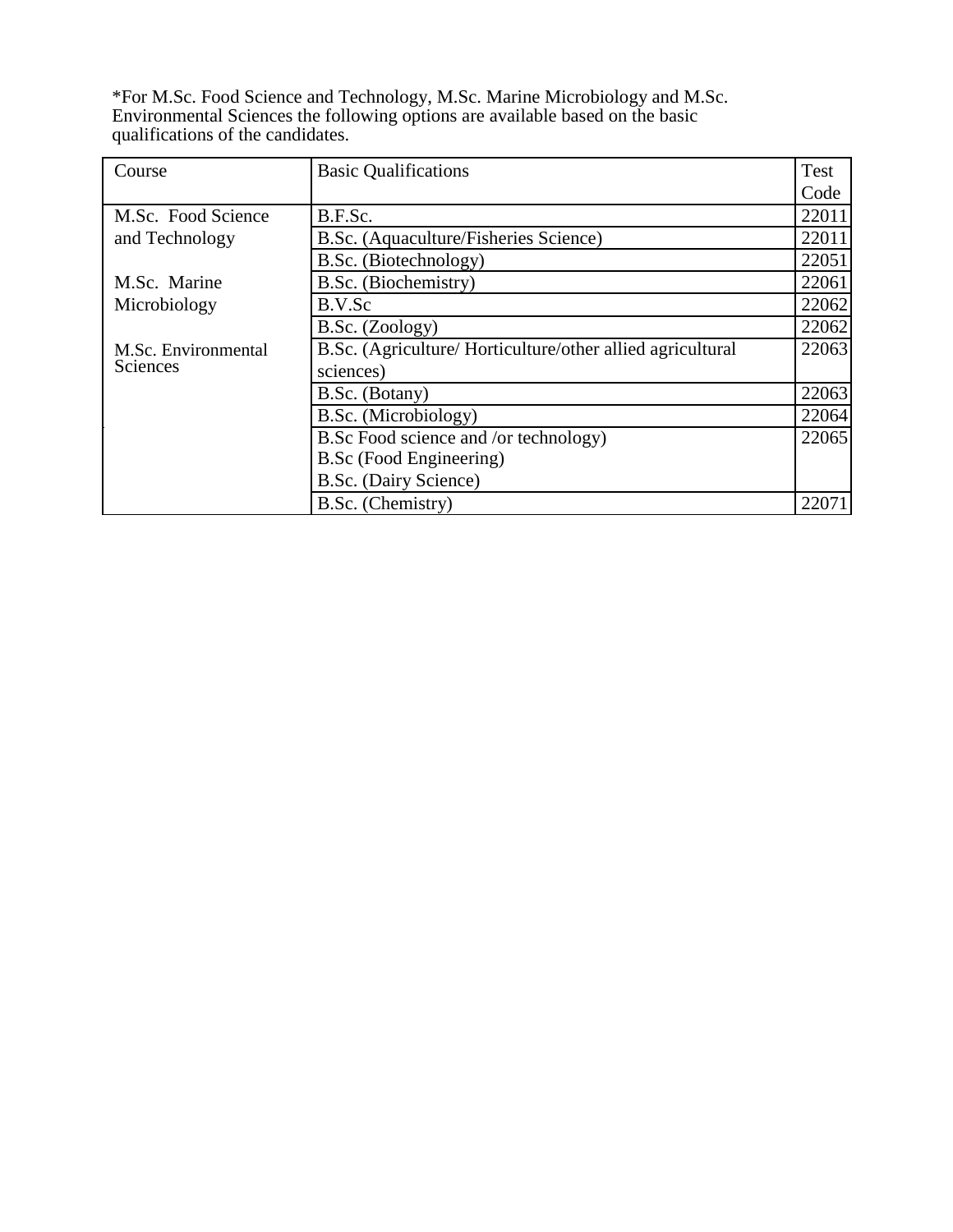# **Test Code 22021: for**

**M.Sc., Physical Oceanography,**

**M.Sc., Applied Geology,**

**M.Sc., Remote Sensing & GIS,**

**M.Sc., Disaster Management,**

**M.Sc., Climate Science.**

### **I. MATHEMATICS**

Sets and their representation; Union, intersection and complement of sets and their algebraic properties; Power set; Relation, Types of relations, equivalence relations, functions;. One-one, into and onto functions, composition of functions.

Matrices, algebra of matrices, types of matrices, determinants and matrices of order two and three. Properties of determinants, evaluation of determinants, area of triangles using determinants. Adjoint and evaluation of inverse of a square matrix using determinants and elementary transformations, Test of consistency and solution of simultaneous linear equations in two or three variables using determinants and matrices.

Fundamental principle of counting, permutation as an arrangement and combination as selection, Meaning of  $\overline{P}(n,r)$  and  $\overline{C}(n,r)$ , simple applications.

Binomial theorem for a positive integral index, general term and middle term,properties of Binomial coefficients and simple application Arithmetic and Geometric progressions, insertion of arithmetic, geometric means between two given numbers.

Integral as an anti derivative. Fundamental integrals involving algebraic, trigonometric, exponential and logarithmic functions. Integration by substitution, by parts and by partial fractions. Integration using trigonometric identities. Integral as limit of a sum. Fundamental Theorem of Calculus. Properties of definite integrals.

## **II. PHYSICS**

Physics, technology and society, S I units, Fundamental and derived units. Least count, accuracy and precision of measuring instruments, Errors in measurement, Dimensions of Physical quantities, dimensional analysis and its applications.

Force and Inertia, Newton**'**s First Law of motion; Momentum, Newton**'**s Second Law of motion; Impulse; Newton**'**s Third Law of motion. Law of conservation of linear momentum and its applications, Equilibrium of concurrent forces. Static and Kinetic friction, laws of friction, rolling friction. Dynamics of uniform circular motion: Centripetal force and its applications.

Work done by a constant force and a variable force; kinetic and potential energies, work energy theorem, power. Potential energy of a spring, conservation of mechanical energy, conservative and nonconservative forces; Elastic and inelastic collisions in one and two dimensions.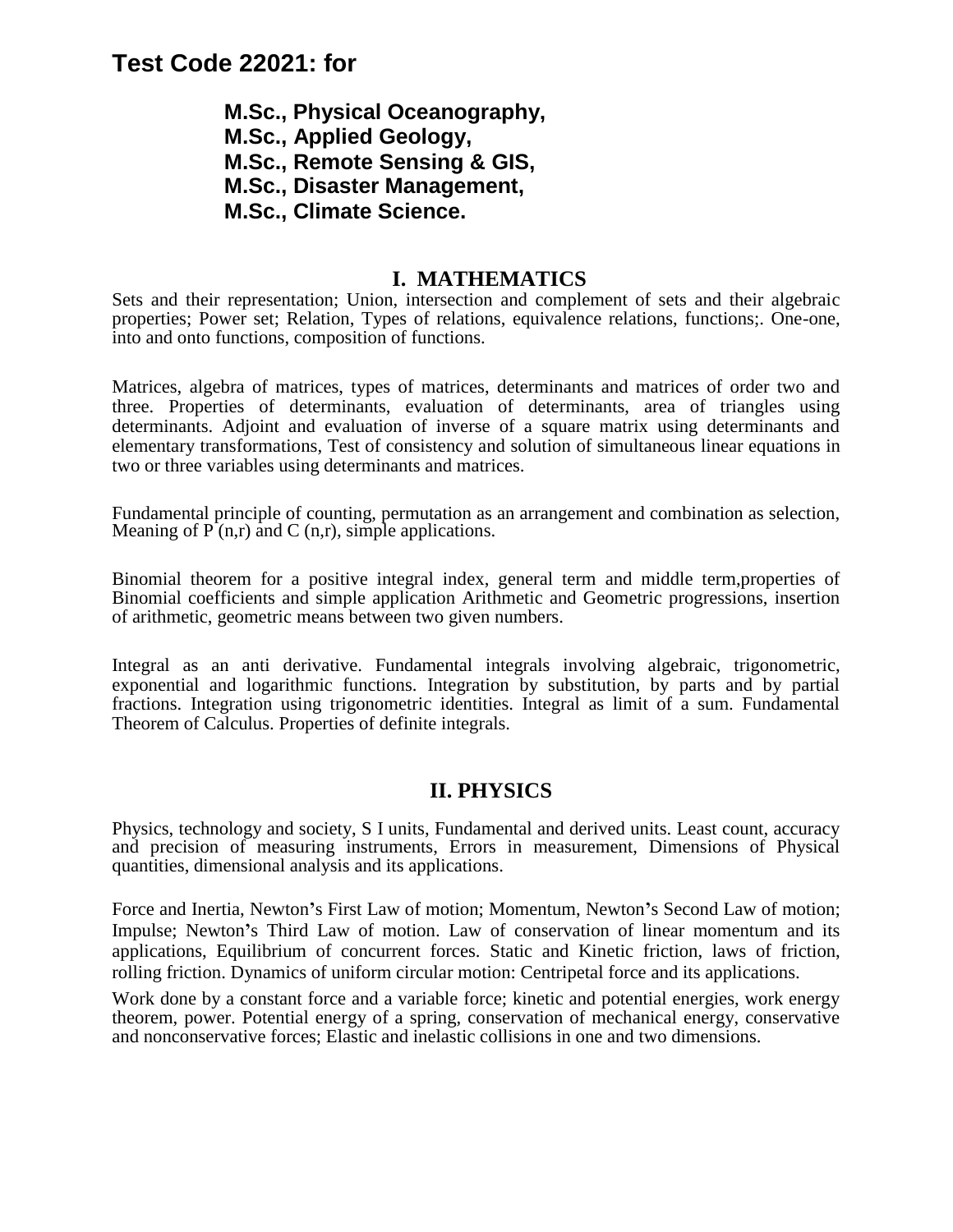The universal law of gravitation. Acceleration due to gravity and its variation with altitude and depth. Kepler**'**s laws of planetary motion. Gravitational potential energy; gravitational potential. Escape velocity. Orbital velocity of a satellite. Geo-stationary satellites.

Elastic behaviour, Stress-strain relationship, Hooke**'**s Law, Young**'**s modulus, bulk modulus, modulus of rigidity. Pressure due to a fluid column; Pascal**'**s law and its applications. Viscosity, Stokes**'** law, terminal velocity, streamline and turbulent flow, Reynolds number. Bernoulli**'**s principle and its applications. Surface energy and surface tension, angle of contact, application of surface tension - drops, bubbles and capillary rise. Heat, temperature, thermal expansion; specific heat capacity, calorimetry; change of state, latentheat. Heat transferconduction, convection and radiation, Newton**'**s law of cooling.

Thermal equilibrium, zeroth law of thermodynamics, concept of temperature. Heat, work and internal energy. First law of thermodynamics. Second law of thermodynamics: reversible and irreversible processes. Carnot engine and its efficiency Electromagnetic induction; Faraday**'**s law, induced emf and current; Lenz**'**s Law, Eddy currents. Self and mutual inductance.

Alternating currents, peak and rms value of alternating current/ voltage; reactance and impedance; LCR series circuit, resonance; Quality factor, power in AC circuits, wattless current. AC generator and transformer Electromagnetic waves and their characteristics.

#### **III. CHEMISTRY**

Matter and its nature, Dalton**'**s atomic theory; Concept of atom, molecule, element and compound; Physical quantities and their measurements in Chemistry, precision and accuracy, significant figures, S.I. Units, dimensional analysis; Laws of chemical combination; Atomic and molecular masses, mole concept, molar mass, percentage composition, empirical and molecular formulae; Chemical equations and stoichiometry. Classification of matter into solid, liquid and gaseous states.

Measurable properties of gases; Gas laws - Boyle**'**s law, Charle**'**s law, Graham**'**s law of diffusion, Avogadro**'**s law, Dalton**'**s law of partial pressure; Concept of Absolute scale of temperature; Ideal gas equation; Kinetic theory of gases (only postulates); Concept of average, root mean square and most probable velocities; Real gases, deviation from Ideal behaviour, compressibility factor and van der Waals equation.

Thomson and Rutherford atomic models and their limitations; Nature of electromagnetic radiation, photoelectric effect; Spectrum of hydrogen atom, Bohr model of hydrogen atom - its postulates, derivation of the relations for energy of the electron and radii of the different orbits, limitations of Bohr**'**s model; Dual nature of matter, de-Broglie**'**s relationship,

Kossel - Lewis approach to chemical bond formation, concept of ionic and covalent bonds. Ionic Bonding: Formation of ionic bonds, factors affecting the formation of ionic bonds; calculation of lattice enthalpy. Covalent Bonding: Molecular Orbital Theory - Its important features, LCAOs, types of molecular orbitals (bonding, antibonding), sigma and pi-bonds, molecular orbital electronic configurations of homonuclear diatomic molecules, concept of bond order, bond length and bond energy.

First law of thermodynamics - Concept of work, heat internal energy and enthalpy, heat capacity, molar heat capacity; Hess**'**s law of constant heat summation; Enthalpies of bond dissociation, combustion, formation, atomization, sublimation, phase transition, hydration, ionization and solution. Second law of thermodynamics; Spontaneity of processes; DS of the universe and DG of the system as criteria for spontaneity, DG0 (Standard Gibbs energy change) and equilibrium constant.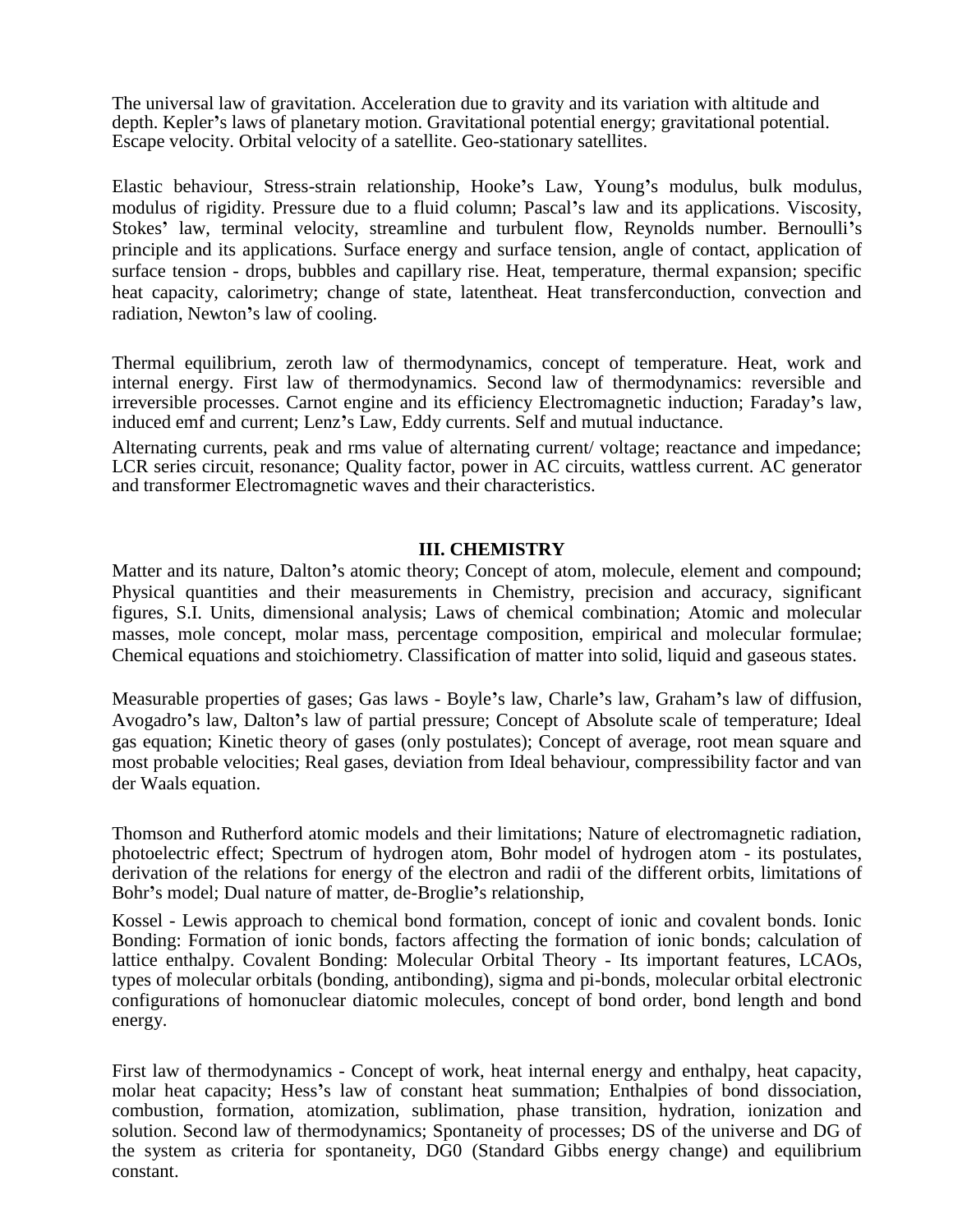Electrochemical cells - Electrolytic and Galvanic cells, different types of electrodes, electrode potentials including standard electrode potential, half - cell and cell reactions, emf of a Galvanic cell and its measurement; Nernst equation and its applications; Relationship between cell potential and Gibbs**'** energy change; Dry cell and lead accumulator; Fuel cells.

Absorption- Physisorption and chemisorption and their characteristics, factors affecting absorption of gases on solids - Freundlich and Langmuir absorption isotherms, absorption from solutions. Colloidal state - distinction among true solutions, colloids and suspensions, classification of colloids - lyophilic, lyophobic; multi molecular, macromolecular and associated colloids (micelles), preparation and properties of colloids - Tyndall effect, Brownian movement, electrophoresis, dialysis, coagulation and flocculation; Emulsions and their characteristics.

#### **IV. GEOLOGY**

Earth Systems Science: Definitions and Scope. Elementary information on solar system, members of the solar system, terrestrial and Jovian planets. Origin of the solar system, nebular hypothesis, formation of planets. Earth**'**s materials, minerals and rocks. Broad groups of minerals, oxides, sulphides, carbonates, sulphates and phosphates, silicates. Rocks as mineral assemblages, fabric, texture. Igneous rocks, acid, intermediate, mafic and ultramafic rocks. Sedimentary rocks, clastic and non-clastic. Metamorphic rocks, foliated, nonfoliated. Common rocks **–** granite, granodiorite, pegmatite, rhyolite, syenite, trachyte, diorite, andesite, gabbro, dolerite, basalt, peridotite; conglomerate, sandstone, shale, limestone, slate, phyllite, schist, gneiss, quartzite, marble.

Structure of geologic bodies. Extrusive and intrusive igneous rock bodies, lava flows, sills, dykes, batholiths. Bed and stratum, dip and strike. Folds, antiform, synform, anticline, syncline. Fractures, joints and faults. Foliation, lineation. Unconformity.

Earth**'**s surface processes. Weathering, erosion, mass wasting; bed rock, regolith, soil, soil profile. Erosion, transportation and deposition by wind, river, glacier, groundwater and ocean.

Common landforms related to action of wind, river, glacier; coastal landform. Ice ages, evidence and causes. Oceanic and atmospheric circulation patterns.

Elementary idea of theory of plate tectonics. Lithosphere, asthenosphere. Plates and plate boundaries, relative motion of plates. Present day configuration of plates. Earth**'**s internal processes, magmatism, metamorphism, deformation. Volcanoes and volcanism, products of volcanic eruption, eruptive styles, volcanic belts, recent volcanism in India.

#### **Mineralogy**

Scope and definitions; Physical properties of minerals: form and structure, colour and transparency,lustre, streak, specific gravity, hardness, cleavage, fracture, para-, dia- and ferromagnetic properties, radioactivity. Classification of minerals on the basis of chemical composition.

### **Petrology**

Concept of system, component, phase; different types of system; intensive and extensive variables; rocks as systems. Elementary thermodynamics: concept of enthalpy, entropy, molar volume, Gibbs free energy, chemical potential, fugacity and activity. Concept of chemical equilibrium and equilibrium constant; pressure-temperature dependence of Gibbs free energy; relation between Gibbs free energy and equilibrium constant K. Phase rule and its derivation; mineralogical phase rule; degrees of freedom, invariant, univariant and bivariant equilibrium condition; cryoscopic relationship; concept of the liquidus; one-, two- and three-component systems**.**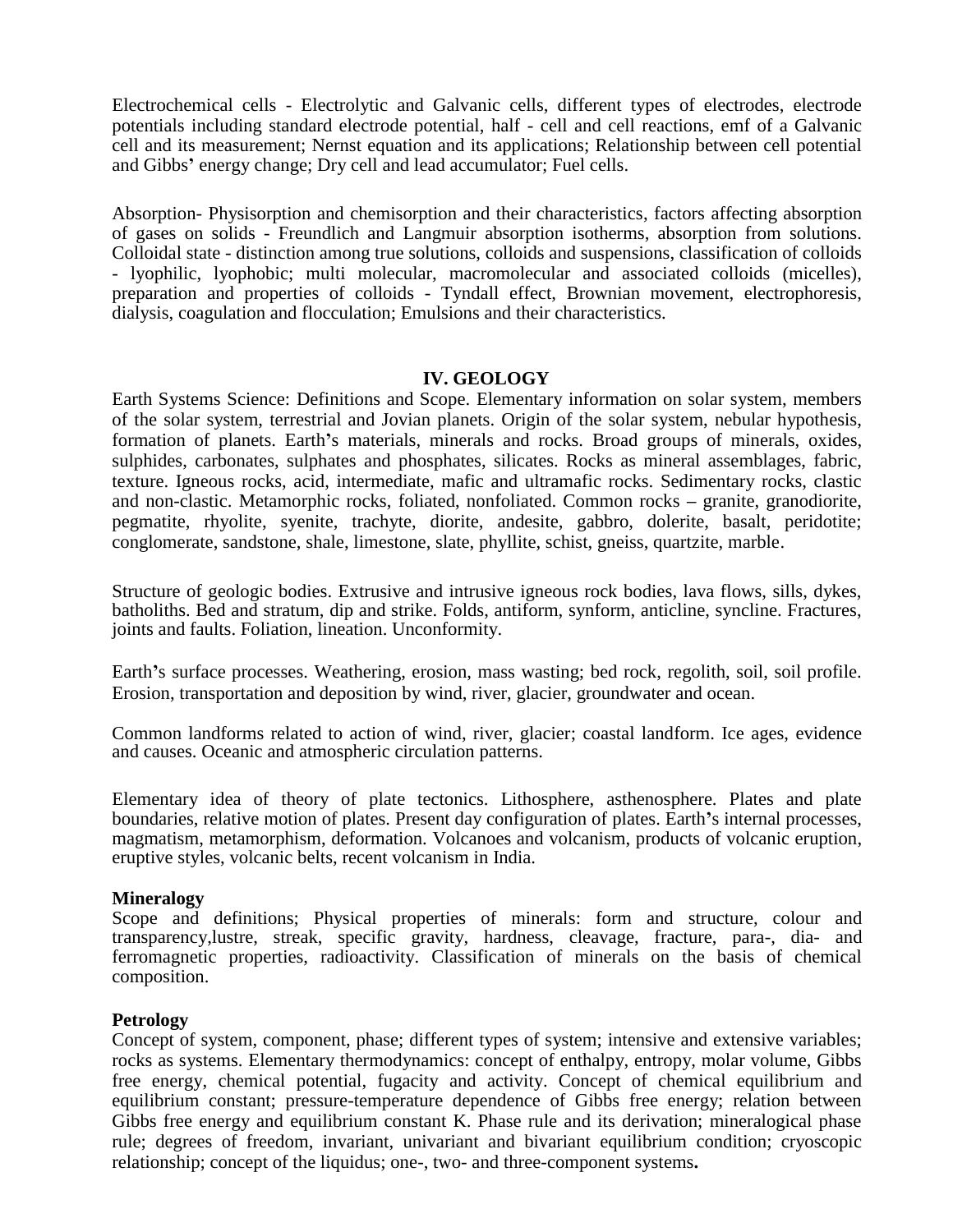### **Structural Geology**

Geometric, kinematic and dynamic analysis of structures. Penetrative and non-penetrative structural elements: primary and secondary planar and linear structural elements, strike and dip, pitch and plunge, representation of planes and lines in stereographic and equal area projection diagrams. Outcrops of planes on horizontal and uneven surfaces: outlier and inlier. Scales of observation of structures. Folds, parts of a fold, antiform, synform, neutral fold, anticline, syncline, nomenclature of folds based on fold shape and orientation of axis and axial plane. Relation between major folds and minor folds.

### **Sedimentology**

Sediment genesis to diagenesis: processes of sediment generation to formation of sedimentary rocks; Weathering, erosion, transportation, deposition and diagenesis. Texture: primary and secondary; Textural components: framework, matrix, cement, allochemical and orthochemical components; Textural parameters: grain size, shape and their statistics; Surface texture; Fabric: orientation, packing; Porosity and permeability.

### **Economic Geology**

Economic Geology and its principal contents; definitions of the terms: protore, ore, gangue, tenor, hypogene and supergene ore deposits, epigenetic and syngenetic mineral deposits; mineral beneficiation; common morphologies of mineral deposits.

An introduction to the following ore forming processes: magmatic crystallization-differentiation and magma immiscibility, precipitation from hydrothermal solutions, sedimentation-diagenesis, ore forming processes on metamorphism and supergene transformation of protore; placer deposits: their distribution and origin.

| Sl.No | <b>Syllabus Areas</b>           | No. of Questions | Max. Marks          |
|-------|---------------------------------|------------------|---------------------|
|       | <b>PART A: Mathematics *</b>    | 30 Questions     | $4 \times 30 = 120$ |
|       | <b>PART B: Physics</b>          | 35 Questions     | $4 \times 35 = 140$ |
|       | <b>PART C: Chemistry</b>        | 35 Questions     | $4 \times 35 = 140$ |
|       | $PARTD:Geology**$               | 30 Questions     | $4 \times 30 = 120$ |
|       | Total questions to be attempted | 100              | 400                 |

### **Pattern of Question Paper:**

### **Important Note:**

Students with Mathematics\* need to attempt Serial Nos. 1 to 3 whereas students with Geology\*\* need to attempt Serial Nos. 2 to 4.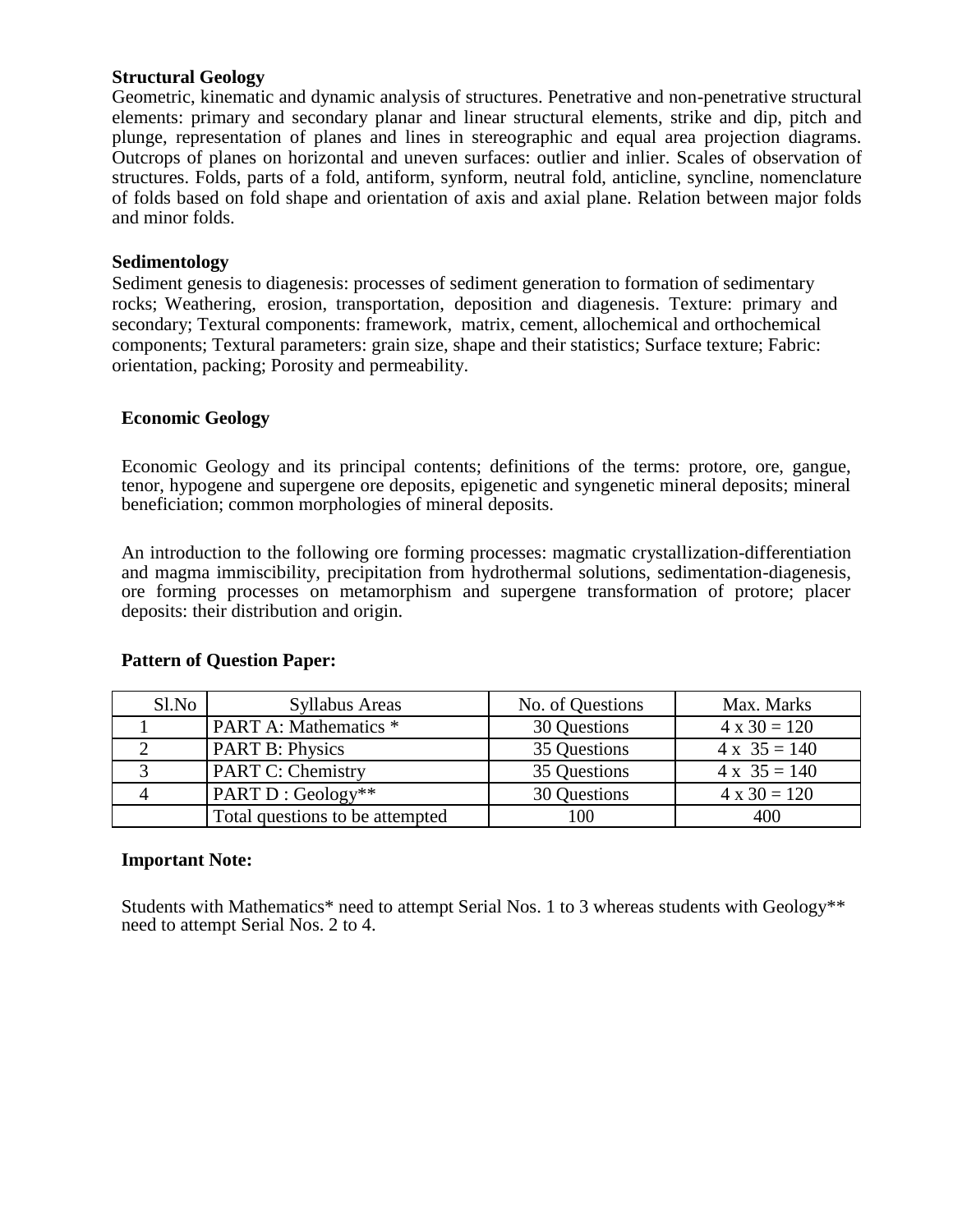# **Test Code 22031: M.Sc. (Marine Biology)**

**Degree Level Subjects**: Zoology, Botany, Cell Biology, Genetics, Biotechnology Embryology, Physiology, Evolution, Biochemistry, Biodiversity, Ecology Microbiology, Aquaculture and Fisheries.

**ZOOLOGY**: General Zoology **BOTANY**: General Botany

**CELL BIOLOGY**: Introduction, tools and techniques, cell and cellular inclusions, protoplasm, chromosomes, cell division.

**GENETICS and BIOTECHNOLOGY:** Introduction, interaction of genes, gene and gene action, Mendelian principles, Concept of gene, linkage and crossing over, sex linkage, sex limited and sex influenced characters, Gene mapping methods, Extra chromosomal inheritance, Microbial genetics: Methods of genetic transfers-transformation, conjugation, transduction, mapping genes by interrupted mating, fine structure analysis of genes, Human genetics, Mutation, Structural and numerical alterations of chromosomes, Genetic engineering, recombinant DNA technology, applications of biotechnology.

**EMBRYOLOGY**: Basic concepts of development, Gametogenesis, Oogenesis, fertilization and early development, Morphogenesis and organogenesis in animals and plants, Programmed cell death, aging and senescence.

**PHYSIOLOGY:** Plan **–** Photosynthesis **–** Respiration and photorespiration, Nitrogen metabolism, Plant hormones, Sensory photobiology, Solute transport and photo assimilate translocation, Secondary metabolites, Stress physiology. Animal **–** Blood and circulation, Cardiovascular system, Respiratory system, Nervous system, Sense organs, Excretory system, Thermoregulation, Stress and adaptation, Digestive system, Endocrinology and reproduction.

**BIOCHEMISTRY**: Structure of atoms, molecules and chemical bonds. Composition, structure and function of bio-molecules. Bio-energetics, glycolysis, enzymes and enzyme kinetics, proteins and nucleic acids. Metabolism of carbohydrates, lipids, amino acids nucleotides and vitamins.

**BIODIVERSITY**: Principles and methods of taxonomy: Concepts of species and hierarchical taxa, biological nomenclature, classical and quantitative methods of taxonomy of plants, animals and microorganisms. Levels of structural organization: Unicellular, colonial and multicellular forms. Levels of organization of tissues, organs and systems. Comparative anatomy, adaptive radiation, adaptive modifications. Outline classification of plants, animals and microorganisms: Important criteria used for classification in each taxon. Classification of plants, animals and microorganisms. Evolutionary relationships among taxa. Organisms of conservation concern: Rare, endangered and threatened species.

**ECOLOGY**: Environment, Habitat and Niche, Concept of habitat and niche; niche width and overlap; fundamental and realized niche. Population Ecology, Species Interactions, Community Ecology, Ecological Succession, Ecosystem structure; ecosystem function; energy flow and mineral cycling, primary production and decomposition; structure and function of some Indian ecosystems: terrestrial (fresh, grassland) and aquatic (fresh water, marine, estuarine). Biogeography: Major terrestrial biomes; theory of island biogeography; biogeographical zones of India. Applied Ecology: Environmental pollution; global environmental change; biodiversity: status, monitoring and documentation; major drivers of biodiversity change; biodiversity management approaches. Conservation Biology: Principles of conservation, major approaches to management. Conservation strategies and sustainable utilization.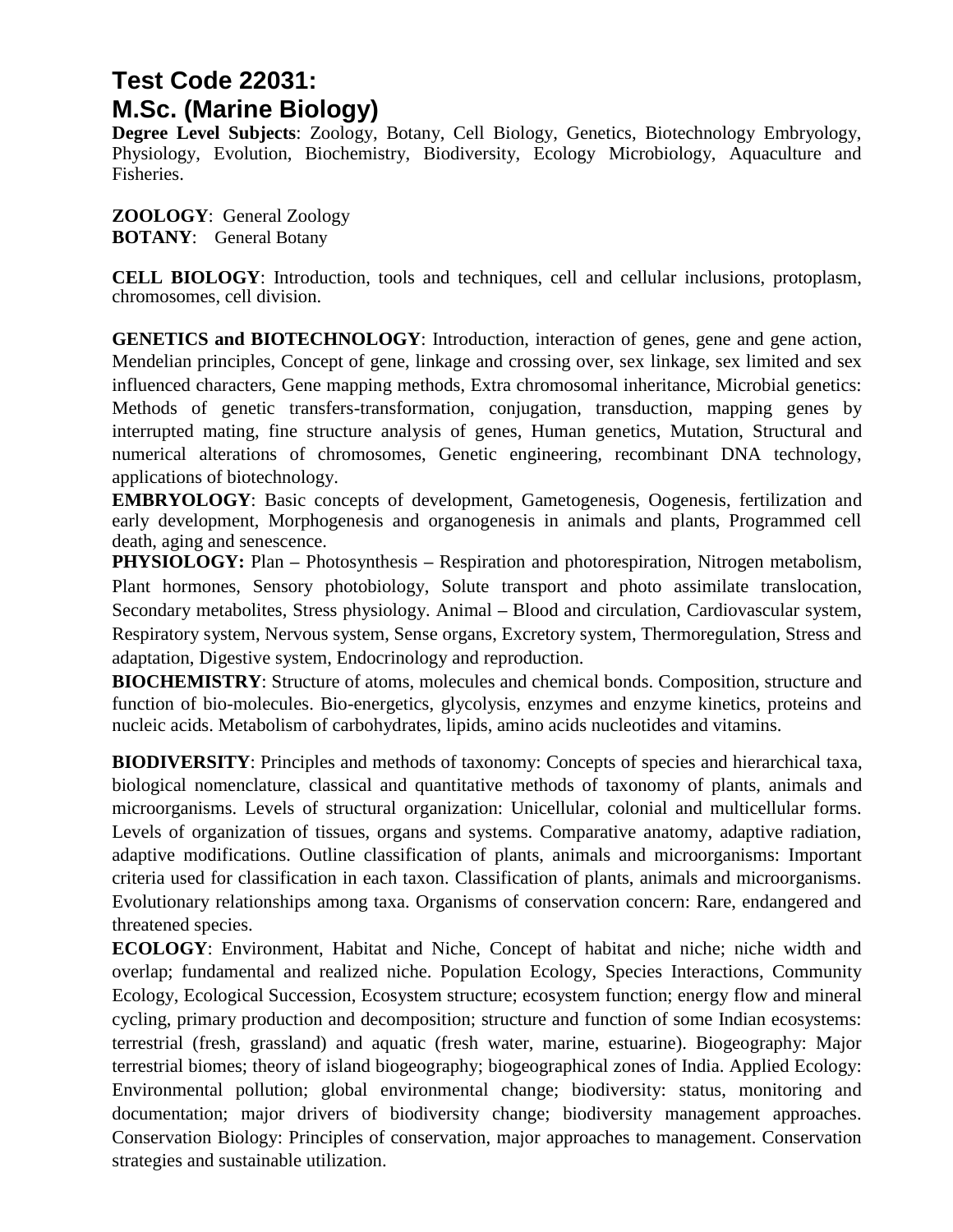**EVOLUTION AND BEHAVIOUR**: Lamarck Darwin **–** concepts of variation, adaptation and natural selection; Mendelism, Origin of cells and unicellular evolution: Origin of basic biological molecules, Evolution of prokaryotes; Origin of eukaryotic cells, Paleontology and Evolutionary History, Origins of unicellular and multi cellular organisms; Major groups of plants and animals, Stages in primate evolution. Population genetics, migration and random genetic drift; Adaptive radiation, isolating mechanisms, Convergent evolution, Sexual selection; Co-evolution, Approaches and methods in study of behaviour, Biological clocks; Development of behaviour; Social communication; Social dominance; Use of space and territoriality; Mating systems, Parental investment and Reproductive success; Parental care; Aggressive behaviour: Habitat selection and optimality in foraging; Migration, orientation and navigation; Domestication and bahavioural changes.

**MICROBIOLOGY**: General classification and taxonomy of microorganisms. Distribution of microorganisms, growth and life cycle, nutrient cycles, microbial degradation, pathogenic microbes, immunology, applied microbiology.

**AQUACULTURE**: History, definition, scope and significance of aquaculture, Aquaculture **–** Global and Indian Scenario. Different aquaculture systems. General characters and biology of cultivable finfishes and shell fishes. Criteria for the selection of species, common cultured species.

**FISHERIES:** Freshwater, Brackishwater and Marine fisheries. Aquatic resources, commercially important fishes and shellfishes of India. Fisheries management and conservation, anthropogenic activities and their effect on fisheries, threatened fish species of India, measures for management and conservation. Pollution and its impacts on aquatic ecosystems and fishery resources.

| Sl. No. | Syllabus Area                  | No. of Questions | <b>Marks</b> |
|---------|--------------------------------|------------------|--------------|
| 1.      | Cell Biology                   | 10               | 40           |
| 2.      | Genetics and Biotechnology     | 10               | 40           |
| 3.      | Embryology                     | 5                | 20           |
| 4.      | Physiology                     | 10               | 40           |
| 5.      | Biochemistry                   | 10               | 40           |
| 6.      | Biodiversity                   | 10               | 40           |
| 7.      | Ecology                        | 15               | 60           |
| 8.      | <b>Evolution and Behaviour</b> | 15               | 60           |
| 9.      | Microbiology                   | 5                | 20           |
| 10.     | Aquaculture                    | 5                | 20           |
| 11.     | Fisheries                      | 5                | 20           |
|         | Total:                         | 100              | 400          |

#### **Pattern of the Question Paper:**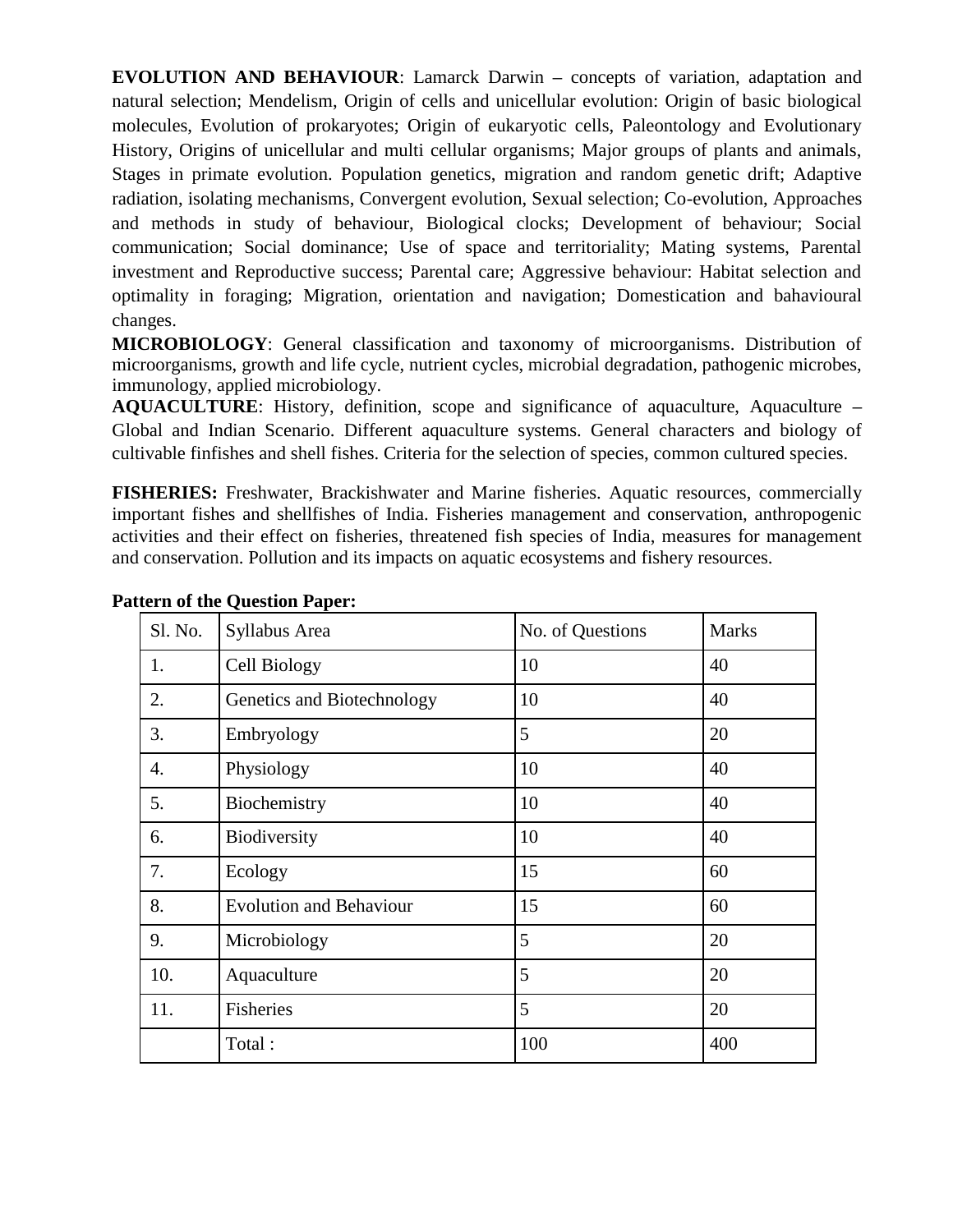# **Test Code 22041: M.Sc. (Statistics)**

### **Part A – MATHEMATICS**

### $UNIT - 1$

Real and complex numbers, de Moivre**'**s theorem and its applications, Elements of set theory **–** De Morgan**'**s laws, Matrices: operations on matrices, rank of a matrix, determinants, inverse of a matrix, orthogonality, solution of a linear equations, characteristic roots and vectors, Cayley-Hamilton Theorem, vector space, linear independence.

### UNIT - II

Permutations and Combinations, Binomial theorem. Sequences and series: convergence of infinite sequences and infinite series **–** tests for convergence, absolute convergence. Co-ordinate geometry in two dimensions **–** line, circle, parabola, ellipse and hyperbola, curvature, asymptotes, tracing of curves.

#### UNIT **–** III

Differential calculus: limits, differentiation of function of a single variable; mean-value theorem; maxima and minima; Taylor**'**s and Maclaurin**'**s theorems; function of two or more independent variables, partial differentiation, homogeneous functions and Euler**'**s theorem, composite functions, total derivatives, derivative of an implicit function, change of variables, Jacobians. UNIT **–** IV

Integral Calculus: Integration by simple methods, standard forms, simple definite integrals, double integrals, change of order of integration, Gamma and Beta functions, application of double integrals to find area. Calculus of finite differences, interpolation, numerical differentiation and integration, difference equations, Trapezoidal rule, Simpson**'**s rules, solution of simple non-linear equations by numerical methods.

### UNIT **–** V

Ordinary differential equations: differential equations of first order, Exact and Bernoulli**'**s differential equations, equations reducible to exact form by integrating factors, equations of first order and higher degree, Clairaut**'**s equation, methods of finding complementary functions and particular integrals. Concept of Analytic functions: Cauchy-Riemann equations.

### **Part B - STATISTICS**

### UNIT **–** I

Statistics **–** origin, definition, use and limitations, methods of collecting and editing of data, designing of Questionnaire, classification and tabulation of data, frequency distribution and curves; diagrams and graphs, measures of central tendency, measures of dispersion **–** absolute and relative, moments, measures of skewness and kurtosis.

### UNIT **–** II

Probability **–** definitions and concepts, law of addition and multiplication, conditional probability, Bayes**'** theorem; random variables **–** discrete and continuous, probability mass function, probability density function and distribution function; bivariate distribution, joint, marginal and conditional distributions, independence of random variables; expectation of a random variable, moment generating function and characteristic function, conditional expectation. Standard theoretical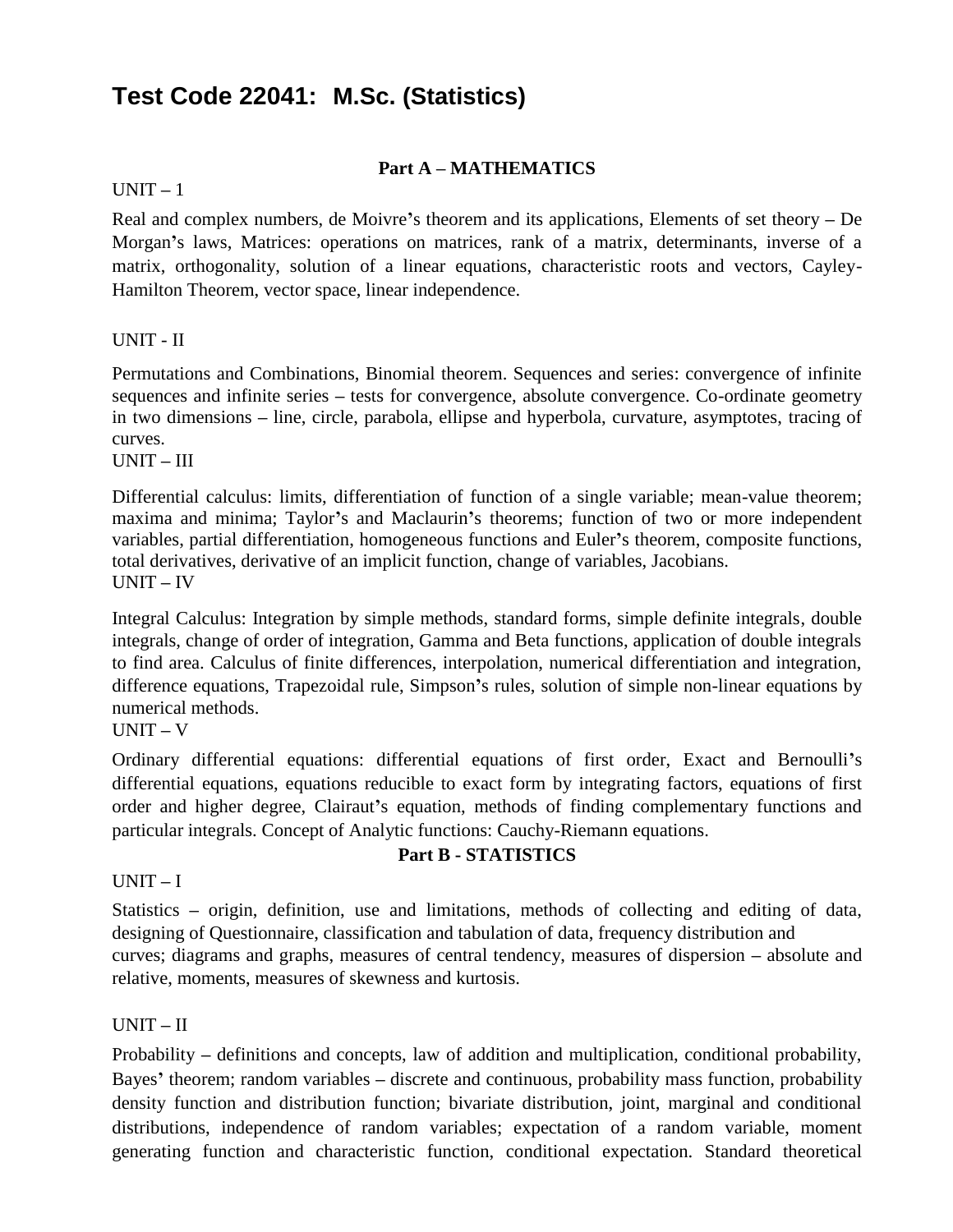distributions (discrete and continuous) and their properties, chebyshev**'**s inequality, convergence in probability, weak law of large numbers, Lindberg-Levy form of central limit theorem.

UNIT **–** III

Basic concepts of sampling and Sampling distributions, parameter, statistic and standard error; t, F and chi-square distributions. Statistical Inference: Concept of estimation, point and interval estimation, properties of estimators, methods of estimation, Cramer Rao inequality. Testing of hypothesis **–** basic concepts, large and small sample tests, tests based on Z, t, F and chi-square distributions, correlation and regression and associated tests of significance, Analysis of Variance (one way and two way).

### UNIT **–** IV

Experimental Designs: Principles of experimentation, CRD RBD and LSD. Sampling Designs: simple random sampling, stratified sampling and systematic sampling. Index numbers: definition, type, construction and tests of index numbers, cost of living index numbers. Time series: components of time series, additive and multiplicative models, measurement of trend and seasonal fluctuations.

### **Part C – COMPUTER FUNDAMENTALS**

UNIT **–** I

Evolution of computer, computer generations, number systems, converting from one number system to another, binary arithmetics, Boolean algebra and logic gates. Basic anatomy of computers. Operating systems **–** DOS and Windows. Applications **–** MS Word, MS Excel, MS Power Point and MS Access.

### UNIT **–** II

Types of software, introduction to higher level languages: compilers, assemblers, interpreters, stages in development of software: flow charts and algorithms. Application packages **–** data analysis using statistical packages. Computer networks, network types, communication protocols, internet, world wide web, web browsing and electronic mail.

| Sl.<br>No. | Syllabus Area                                      | No. of Questions                                     | <b>Marks</b>        |
|------------|----------------------------------------------------|------------------------------------------------------|---------------------|
| 1.         | <b>PART A: Mathematics (5 Units)</b>               | 10 questions from each unit<br>$(5x10=50$ questions) | $4 \times 50 = 200$ |
| 2.         | <b>PART B: Statistics (4 Units)</b>                | 10 questions from each unit<br>$(4x10=40$ questions) | $4 \times 40 = 160$ |
| 3.         | <b>PART C: Computer Fundamentals (2)</b><br>Units) | 5 questions from each unit<br>$(2x5=10$ questions)   | $4 \times 10 = 40$  |
|            | Total:                                             | <b>100</b>                                           | 400                 |

### **Pattern of the Question Paper**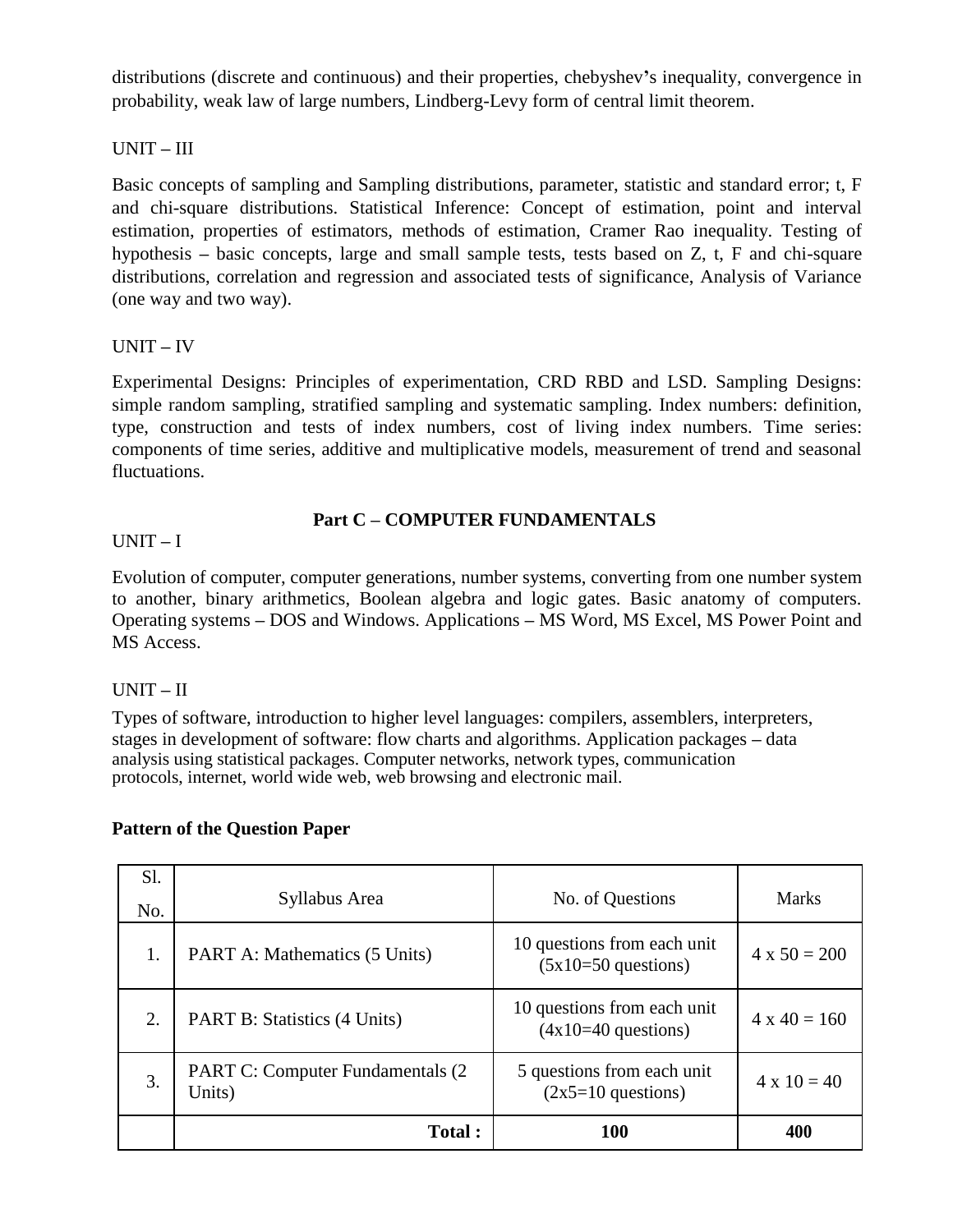# **Test Code 22051: M.Sc. (Biotechnology)**

## **Test comprises of 100 questions.**

**Unit 1: Bio-Organic Chemistry & Bio-molecules**- Functional groups and their significance, Inter and intramolecular interactions in biological systems-covalent, hydrogen, hydrophobic, disulphide, peptide, glycosidic and phosphodiester linages. Classification, Chemical and Physical properties, structure and functions of Carbohydrates, Lipids, Nucleic acids, Proteins, Vitamins & hormones.

**Unit 2: Cell Biology**- Cell organelles and Functions. Models of membrane structure, transport across membranes, exocytosis, endocytosis, passive transport, active transport, and ion channels. Cell division- phases of cell division, mitosis, meiosis. Cellular interactions- extracellular matrix, cell-cell interaction, cell-matrix interaction and cell adhesion molecules.

**Unit 3: Enzymology**- Nomenclature and classification, factors affecting enzyme reaction, enzyme inhibition, allosteric enzymes, regulation of allosteric enzymes, zymogens, isozymes, ribozymes, abzymes.

**Unit 4: Bioenergetics and Metabolism**- Biological oxidation, redox potential, energy rich compounds. Sequence of reaction and regulation of carbohydrate metabolism - glycolysis, gluconeogenesis, Pentose phosphate pathway, glycogen metabolism, TCA cycle, electron transport chain and oxidative phosphorylation. Lipid metabolism **–** oxidation of fatty acids (alpha, beta and omega), biosynthesis of fatty acids, triglycerides, phospholipids and cholesterol. Amino acid metabolism- transamination, deamination, decarboxylation, urea cycle, glycogenic and ketogenic amino acids, nitrogen balance Disorders related to metabolism.

**Unit 5: Genetics**- Mendelian laws of inheritance, gene, allele, genotype, phenotype, genome; wild type and mutant type, test cross, back cross and reciprocal cross. Gene interaction- Allelic, incomplete dominance, lethal and co-dominance, non- allelic, complementary gene action .Coepistasis, dominant and recessive polygenic action ,pleiotropism .Multiple alleles, ABO Blood group system, Rh group and its inheritance. Linked genes, linkage groups, crossing over and recombination, mechanism, kinds and factors affecting crossing over and its significance. Chromosome mapping. Sex linked inheritance of man- colour blindness and hemophilia, incompletely sex linked genes, holandric genes. Cytoplasmic inheritance: Mitochondrial DNA. Sex Determination-chromosomal mechanism of sex determination, sex determination in man, role of Y chromosome, Barr bodies, dosage compensation and Lyon hypothesis. Human Genetics: Karyotyping, normal chromosome compliment, pedigree analysis, chromosomal anomalies in man.

**Unit 6: Molecular Biology and Recombinant DNA Technology** - Genome organization, DNA replication, DNA repair mechanisms, transcription, post transcriptional modification, translation, post translational modification, gene regulation. Types of vectors- plasmids, cosmids,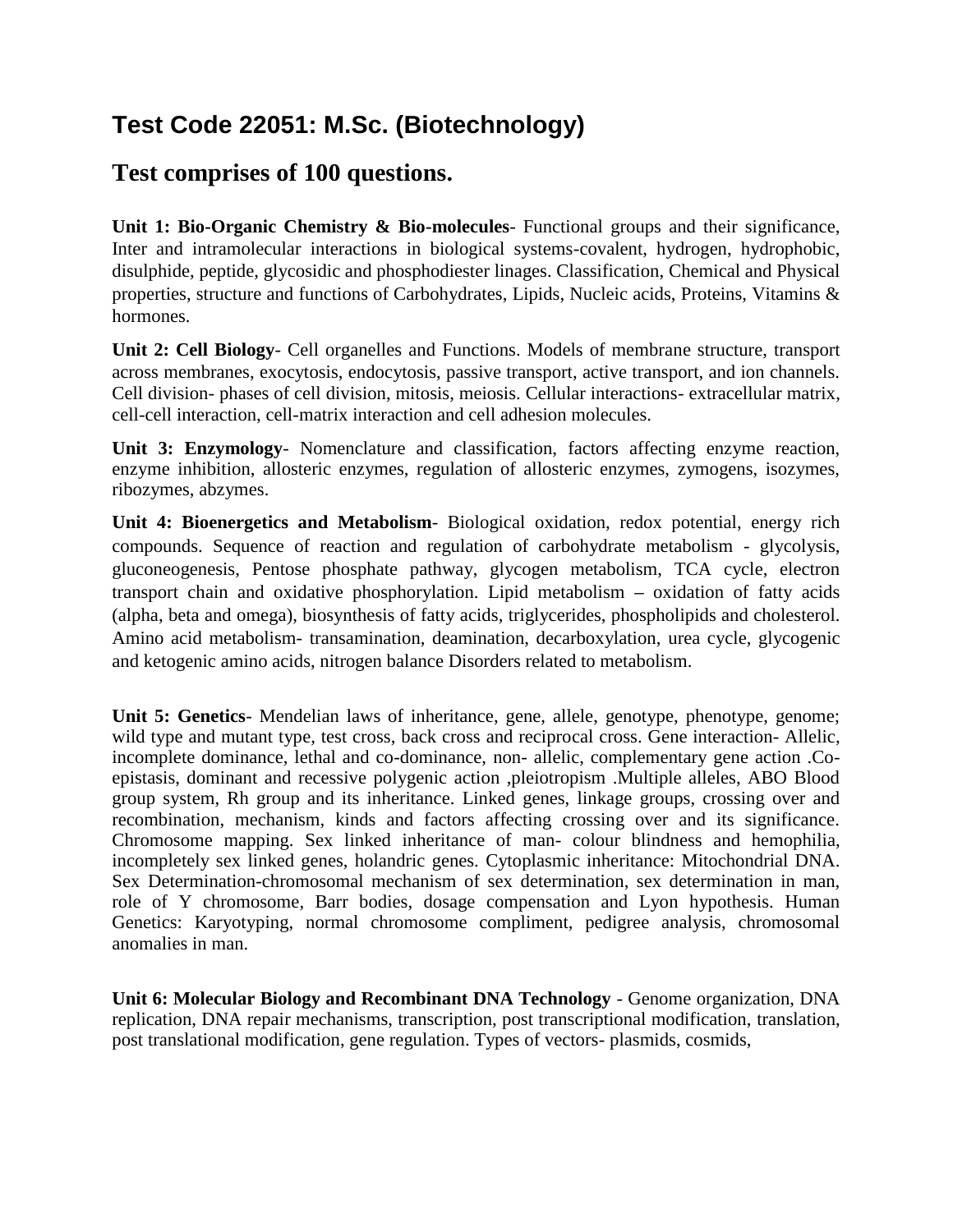bacteriophage, YAC, Restriction enzymes, nucleic acid hybridization, DNA cloning- DNA libraries, viruses, DNA sequencing, PCR. Applications of Recombinant DNA technology.

**Unit 7:** I**mmunology**-Types of immunity- innate and adaptive, Organs and cells involved, antigens, antigen presenting cells, clonal selection, primary and secondary immune response, complement system, haptens, MHC, classification, structure and functions of immunoglobulins, monoclonal antibodies. Autoimmune disorders. Techniques bases on antibodies- RIA, ELISA, immunofluorescence and western blotting.

**Unit 8: Microbiology**- Classification of microorganisms-bacteria, fungi, protozoa. Microbial species, microbial cell structure, classical experiments in microbiology, Culture media- types and uses, Bacterial Growth curve, factors affecting growth of microbes. Pure culture Methods. Role of microbes in agriculture- nitrogen fixation, bio fertilizers. Antimicrobial agents, drug resistance, transformation, transduction and conjugation. Industrial applications of microbes. Concepts in sterilization, staining techniques, microbes in extreme conditions, pathogenic microorganisms. Environmental Microbiology- Biogeochemical cycles. Viruses- Basic concepts, classification and characteristics.

**Unit 9: Techniques in Biology**- Chromatography-paper, TLC, GLC, HPLC, ion exchange, gel filtration and affinity chromatography. Microscopy-phase contrast, SEM and TEM. Colorimetry and spectrophotometry. Electrophoresis-gel (native & SDS), isoelectric focusing. Centrifugationdensity gradient and ultracentrifuge. Radioactivity- Counters used, applications of radioactive isotopes.

**Unit 10: Applications of Biotechnology –**Tissue culture, plant genetic engineering, genetic modifications, genetically modified food, gene transfer methods in animals, transgenic animals, animal propagation, conservation biology, genetic modification in medicine-gene therapy. Industrial Biotechnology-commercial production of microorganisms, bioconversions, bioremediation, products from microorganisms, bioreactors, fermentation technology and enzyme technology.

| Syllabus | No. of Questions | Max. Marks |
|----------|------------------|------------|
| Unit 1   | 10               | 40         |
| Unit 2   | 5                | 20         |
| Unit 3   | 5                | 20         |
| Unit 4   | 15               | 60         |
| Unit 5   | 15               | 60         |
| Unit 6   | 15               | 60         |
| Unit 7   | 10               | 40         |
| Unit 8   | 10               | 40         |
| Unit 9   | 5                | 20         |
| Unit 10  | 10               | 40         |
|          | 100              | 400        |

### **Pattern of Question Paper**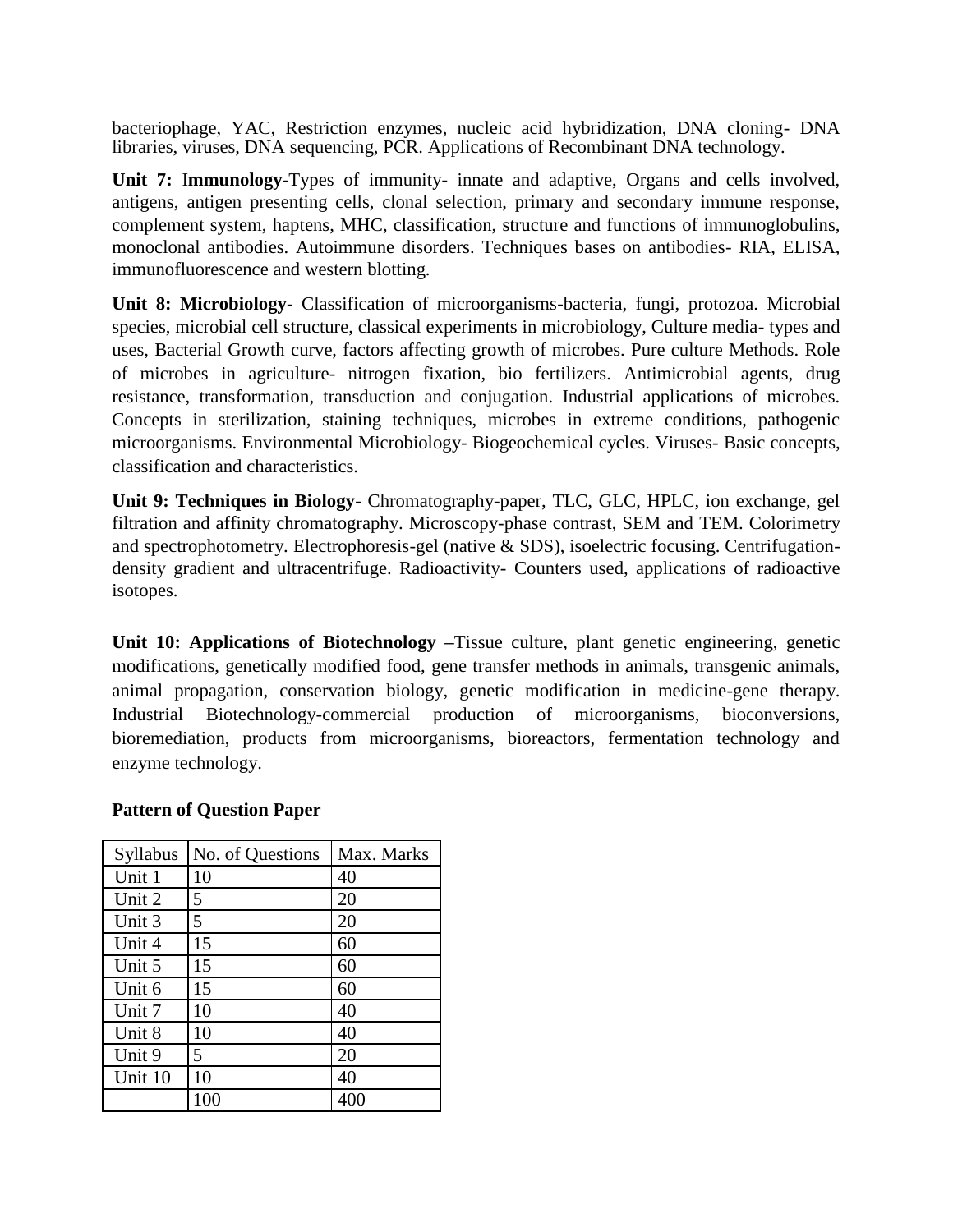## **Test Codes:**

CODE 22061: **Biochemistry** CODE 22062: **Animal Science** CODE 22063: **Plant Science** CODE 22064: **Microbiology** CODE 22065: **Food Science**

# CODE 22061: **Biochemistry**

## **Test comprises of 100 questions.**

**Unit-1: Physical aspects in Biochemistry-**Water, pH, pOH, dissociation of weak acids, theories of acids and bases, buffers, biological buffers, Henderson-Hasselbalch equation, diffusion, osmosis, biological significance, osmotic pressure, colloids, Donnan-membrane equilibriumbiological application.

**Unit-2: Biomolecules & Enzymology** - Classification, physical properties, chemical reactions and functions of Carbohydrates, Lipids, Proteins, Nucleic acids and Vitamins. Enzymology **–** Classification, nomenclature, enzyme specificity, enzyme units, coenzymes and their functions, ribozymes, abzymes, isozymes, enzyme kinetics, factors affecting velocity of enzyme catalyzed reactions, Michaelis-menton equation, Km, Line weaver-Burk Plot, Enzyme inhibition, Allosteric enzymes and their regulation, Multienzyme complexes, zymogens.

**Unit-3: Cell Biology–** Structure and function of different cell organelles, Models of plasma membrane, transport across membranes-Facilitated, simple and active, ion channels, Cell division- Cell cycle, phases of cell division, apoptosis and necrosis. Protein trafficking, Cytoskeletal proteins, Cell wall Extracellular matrix- Cell-ECM interaction, cell-cell interaction, cell adhesion molecules.

**Unit-4: Physiology and Immunology**- Digestion and absorption of carbohydrates, lipids and proteins. Blood- plasma proteins, blood coagulation, hemopoiesis, classification of blood groups. Respiration- chemical and physiological events in gaseous exchange, oxygen transport, partial pressure, saturation kinetics, hill plot, buffers in blood-functions, respiratory and metabolic acidosis and alkalosis. Muscle- structure, sources of energy, muscle proteins, sliding filament theory, muscle contraction, neurotransmitters and neuromodulators, composition of bone. Hormones- site of secretion and function of hormones, Mechanism of action of hormones. Immunology- Types of immunity- innate and adaptive, Organs and cells involved, antigens,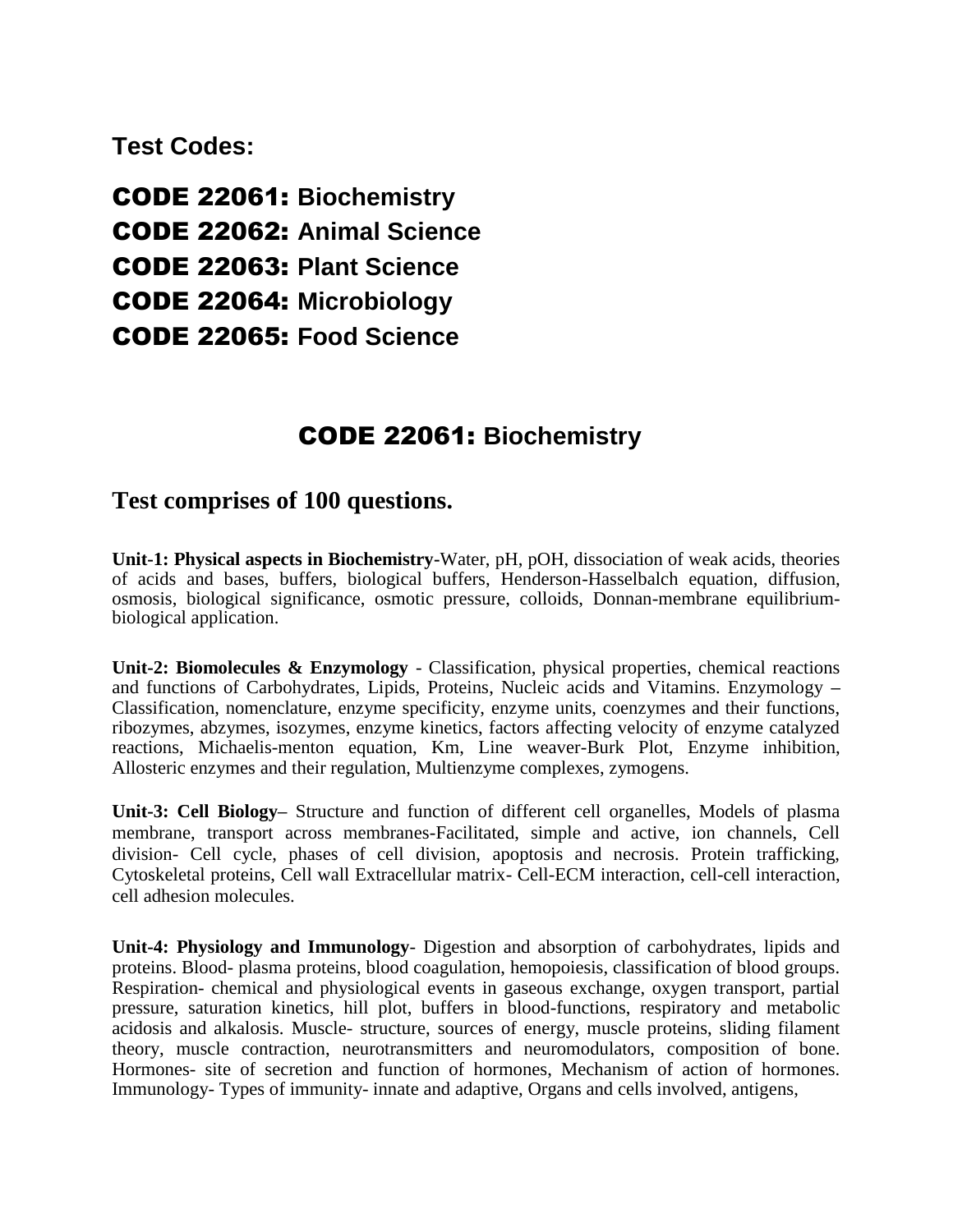antigen presenting cells, clonal selection, primary and secondary immune response, complement system, haptens, MHC, classification, structure and functions of immunoglobulins, monoclonal antibodies. Autoimmune disorders. Techniques bases on antibodies- RIA, ELISA, immunofluorescence and western blotting.

**Unit-5: Intermediary Metabolism** - Basic design of metabolism, Bioenergetics, Carbohydrate metabolism- Sequence and regulation of - Glycolysis, Gluconeogenesis, pentose phosphate pathway, Glycogen metabolism, Citric acid cycle, electron transport and oxidative phosphorylation. Photosynthesis- Dark and light reactions, cyclic and non-cyclic photophosphorylation, C-4 pathway, photorespiration. Lipid metabolism -Fatty acid oxidation, ketone bodies, Fatty acid synthesis, Biosynthesis of phospholipids, triglycerides and cholesterol, Biosynthesis of membrane lipids. Overview of amino acid metabolism- Catabolism of amino acids, Biosynthesis of amino acids, Precursor functions of amino acids, Biosynthesis of purine and pyrimidine nucleotides, Deoxy ribonucleotides and synthesis of nucleotide triphosphate, Degradation of purine and pyrimidine nucleotides, Integration of metabolism. Metabolic disorders and diseases. Xenobiotic metabolism

**Unit-6: Molecular Biology –** A historical perspective; Mendel**'**s classical experiments with pea,

Law of Segregation, Law of Independent Assortment; Extensions and modifications of Mendelian genetic analysis **–** Dominance, Multiple alleles, Rh Factor, Degrees of gene expression; Sex determination in prokaryotes and eukaryotes, Genetic basis of sex determination. Linkage, Crossing-over and chromosome mapping, Human chromosomes **–** morphology; Karyotyping. Genes and genomic organization, Structural and numerical aberrations involving chromosomes, mutations, agents of mutation, DNA repair mechanisms, DNA replication, transcription in prokaryotes, post transcriptional modifications, transcriptional inhibitors, protein synthesis, post translation modifications, translational inhibitors, gene regulation in prokaryotes-operons. Recombinant DNA technology- vectors, DNA libraries, PCR, DNA finger printing, applications of techniques.

**Unit-7: Techniques in Biology -** Colorimetry and spectrophotometry, Beer-Lamberts law. Microscopy- compound, electron microscopy, phase contrast microscopy. Chromatography- ion exchange, gel filtration, paper, GLC, HPLC, affinity chromatography. Electrophoresis- paper, gelnative and SDS, isoelectric focusing. Centrifugation-density gradient, ultracentrifugation, Radioactivity- radioactive isotopes, applications in biology.

| Syllabus | No. of Questions | Max. Marks |
|----------|------------------|------------|
| Unit 1   | 10               | 40         |
| Unit 2   | 15               | 60         |
| Unit 3   | 10               | 40         |
| Unit 4   | 15               | 60         |
| Unit 5   | 20               | 80         |
| Unit 6   | 20               | 80         |
| Unit 7   | 10               | 40         |
|          |                  |            |

#### **Pattern of Question Paper**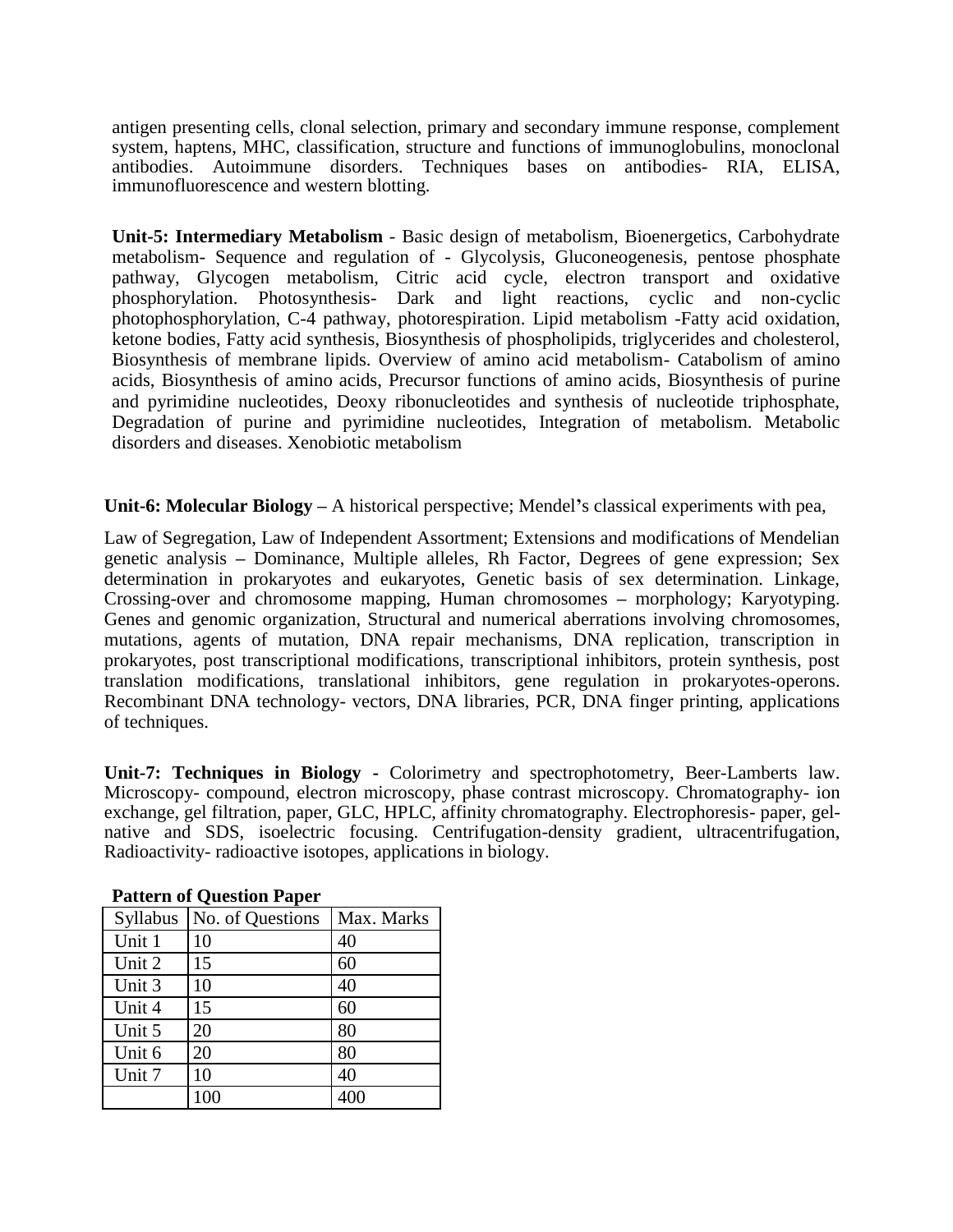# CODE 22062: **Animal Science**

## **Test comprises of 100 questions.**

Principles of Taxonomy and Systematics; History of Animal Taxonomy; Types of Classification; Linnaeus Era: Artificial system of Classification, Natural System of Classification Bentham and Hooker; Phylogenetic System of Classification **–** Engler and Prantl**'**s, Hutchinson**'**s, Takhtajan System of classification of animals. Types of Classification **–** Phenetic Classification, Natural Classification, Phylogenetic or Cladistic Classification, Evolutionary Classification, Omnispective Classification, Taxonomic Hierarchy. The Five Kingdom System. Development of Concepts, Binomial Nomenclature; Important Rules of Nomenclature; Binomial System. Tools of Taxonomist; Keys to identification.

Protozoans; General Characteristics, Structural Organisation and Function; Classification of Protozoa **–** Flagellated Protozoans, Amoeboid Protozoans, Spore forming Protozoans, Ciliated Protozoans; Parasitic Protozoans- Amoebae, Flagellates, Sporozoans, Ciliates. Levels of Body Organisation; Characteristics of Metazoa; Symmetry **–** Asymmetrical and Spherical, Radial and Biradial, Bilateral; Development Patterns **–** Cleavage, Fate of Blastopore; Germ Layers; Body Cavity-Pseudocoelom, Coelom; Cephalisation and Segmentation; Origin and Evolution of Metazoa **–** Syncytial Theory, Colonial Theory, Polyphyletic Theory.

Phylum Porifera - Sponges, Characteristic features, Classification; Phylum Cnidaria-Characteristic features, Classification, Coral Reefs; Phylum Ctenophora **–** Characteristic features, Classification; Phylum **–** Platyhelminthes **–** Characteristic features, Classification. Pseudocoelomata: Phylum Nematoda **–** Characteristic features, Classification; Phylum Rotifera **–** Characteristic features, Classification. Coelomata: Eucoelomata: Phylum Annelida, Coelom, Metamerism, Characteristic features, Classification; Phylum Arthropoda **–**Trilobitomorpha, Chelicerata, Crustacea, Uniramia; Phylum Onychophora; Phylum Mollusca **–**Monoplacophora, Polyplacophora, Aplacophora, Gastropoda, Bivalvia, Scaphopoda, Cephalopoda; Phylum Echinodermata **–** Asteroidea, Ophiuroidea, Echinoidea, Holothuriodea, Crinoidea.

Phylum Hemichordata**–**Basic Adaptive Features, Affinities; Phylum Chordata: General Characters, Classification, Basic Adaptive Features, Affinities; Ancestry and Evolutionary Trends. Agnatha: General Characters and Classification; Pisces: General Characters and Classification; Some Common Fresh Waster Fishes of India; Class Amphibia: Salient Features and General Organisation. Reptiles:Origin and Adaptive Radiation, Changes in Traditional Classification, Classification of Extant Reptiles, Main Characteristics, Distinguishing Features of Reptiles as Compared to Amphibians; Birds: Ancestry and Evolution, Classification, Characteristics, Form and Function, Social Behaviour of Birds. Mammals: General Characters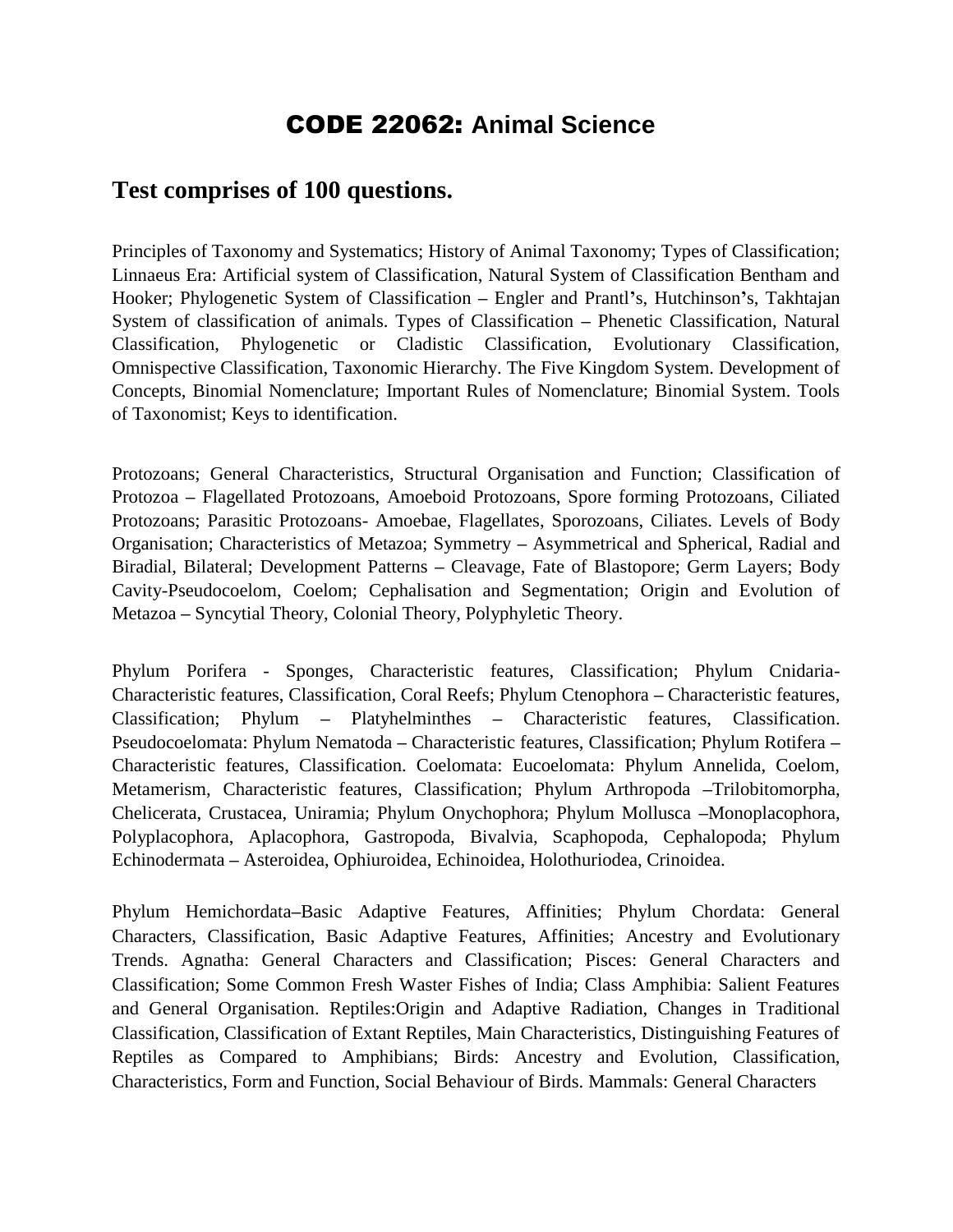and Classification; Natural History: Monotremata/Prototheria, Marsupialia, Eutheria, Primates, Economic Importance; Evolution and Affinities; Threatened Species in India.

Skeleton **–** Exoskeleton, Endoskeleton, Hydroskeleton; Polymorphism **–** Polymorphism in Cnidaria, Polymorphism in Insecta. Locomotion in Coelenterates, Locomotion in Flatworms, Nematodes, Annelida **–** Body Musculature, Hydrostatic Skeleton, Locomotor Structures, Mechanics of Locomotion; Arthropoda, Mollusca; Locomotion in Echinodermata. Nutrition in Non-Chordates **–** Feeding and Digestion in Sponges, Coelenterates, Flatworms, Annelids, Molluscs, Echinoderms, Arthropods; Excretion in Non-Chordates **–** Protonephridia and Metanephridia, Malpighian Tubules, Coelomoducts of Molluscs; Osmoregulation in Freshwater Non-Chordates and in Marine Non-Chordates, Water Conservation in Terrestrial Non-Chordates.

Respiratory Systems **–** Respiratory Organs, Process of Respiration, Respiratory Pigments; Circulatory System **–** Open type and Closed type of Circulatory Systems. Organisation of Nervous System **–** Nerve Cell, Neuroglia, Ganglia, Nerves; Primitive Nervous System: Nerve Net; Advanced Nervous Systems **–** Platyhelminthes, Annelids, Arthropods and Molluscs; Giant Nerve Fibre; Information Processing; Receptors **–** Properties, Mechanoreceptors, Chemoreceptors, Photoreceptors. Endocrine versus Neural Integration; Endocrine Organs **–** Neurosecretory Cells and the Concept of Neurosecretion, Neurosecretory Systems, Endocrine Organs; Hormones in Growth and Reproduction **–** Annelida, Mollusca, Arthropoda; Hormones Controlling other Functions. Adaptive Radiations in Annelida, Arthropoda and Mollusca, Flight in Insects; Migration in Insects. Taxis and Kinesis; Biological Rhythms **–** Control of Biorhythms, Biological Clock; Communication Behaviour **–** Visual Signals, Mechanical Signals, Chemical Signals, Communication among Honeybees, Dance Language; Courtship Behaviour **–** Need for Courtship Behaviour, Sex Differences in Courtship Behaviour, Visual, Mechanical and Chemical Displays, Social Organisation in Insects; Parasitism **–** Types of Parasites, Effects of Parasitism on Parasites. Injurious and Harmful Arthropods **–** Arachnids of Medical, Veterinary and Agricultural Importance, Insects of Medical, Veterinary and Agricultural Importance, House Hold Insects. Beneficial Nature of Non-Chordates; Phylum Arthropoda and Mollusca as source of food;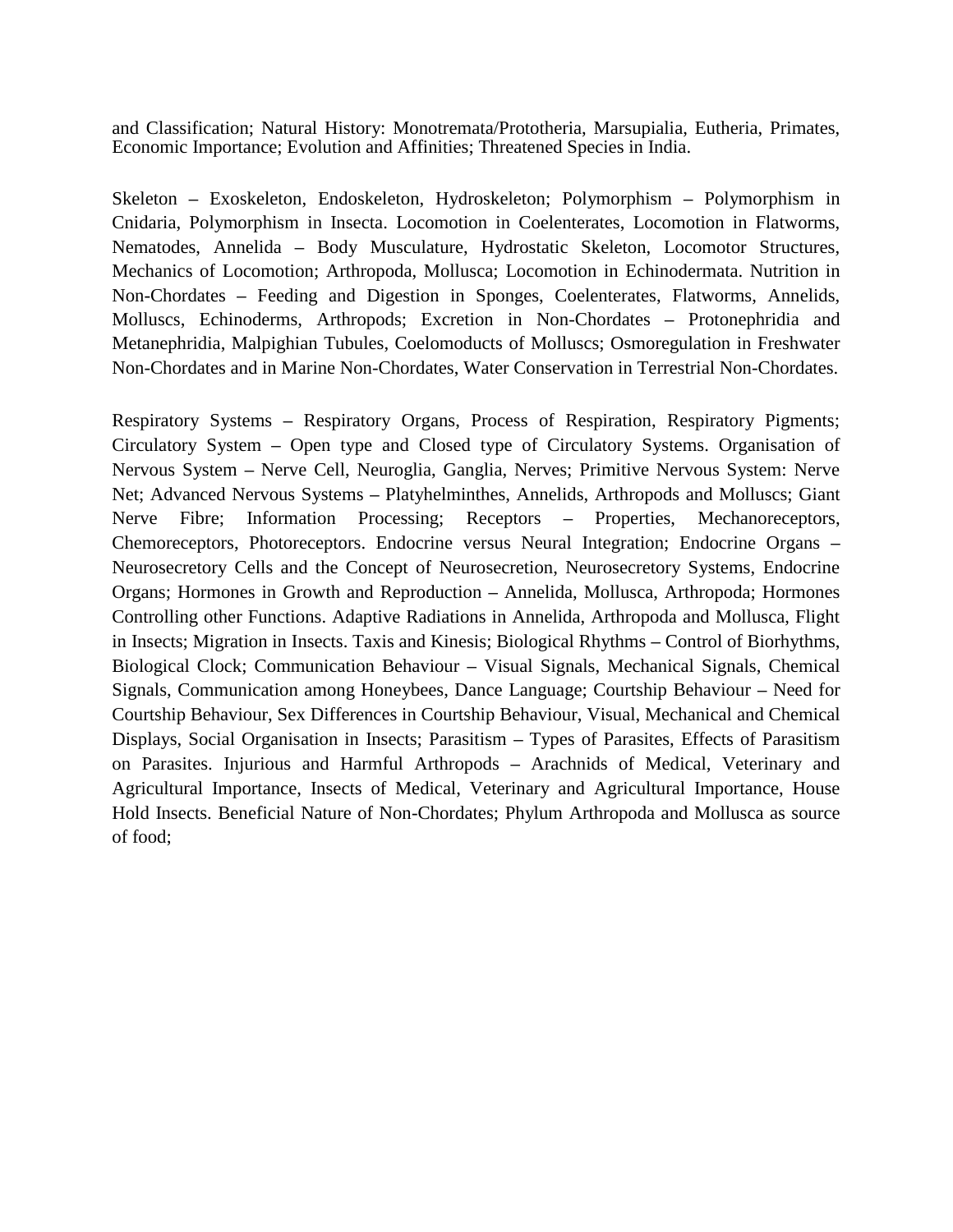# CODE 22063: **Plant Science**

## **Test comprises of 100 questions.**

Classification of Organisms: The Five Kingdoms; Characteristics of Plants; Environmental Degradation and Plant Diversity. Domains of Organisms of Primary and Ancient Lineage; Characteristics, Affinities, Evolution and Classification of Cyanobacteria, Fungi, Algae, Bryophytes, Pteridophytes.

Classification of Algae: Criteria for Classification; Prokaryotic: Division Cyanophyta; Eukaryotic Algae of Divisions Chlorophyta, Phaeophyta, Rhodophyta, Xanthophyta, Chrysophyta, Euglenophyta, Dinophyta, Cryptophyta, Bacillariophyta; Systematic Position of the Genera studied. Algal Habitats and Distribution. Morphology of Algae: Unicellular Forms; Anacystis, Chlamydomonas, Colonial Forms; Microcystis, Volvox, Filamentous Forms: Nostoc, Ulothrix, Oedogonium, Heterotrichous Forms; Draparnaldiopsis, Coleochaete, Ectocarpus, Thalloid Forms: Ulva, Fucus, Polysiphonoid Forms; Polysiphonia; Structure of Prokaryotic and Eukaryotic Algal Cells. Algal Associations; Algal-Plant, Algal-Animal and Algal-Symbiotic Associations. Algae and Human Welfare: A Nutritional Food Source; A Source of Animal Feed Use in Waste Water Treatment and Biofertilisers; A Source of Energy; Industrial Applications: Phycocolloids, Diatomite, Pigments; Medicinal Uses; Algal Companies; Harmful Effects.

Fungal Habitats and Morphology: Habitats; Nutrition and Growth, Morphology; Unicellular Forms -Yeast, Slime Moulds **–** Cellular and Plasmodial Types, Filamentous Forms, Pseudoparenchymatous Forms; Fungal Diseases: Symptoms, Pathogen, Disease Cycle and Control Measures of Late Blight of Potato: (Phytophthora infestans), Powdery Mildew of Rose (Sphaerotheca pannosa), Red Rot of Sugarcane (Colletotrichum falcatum), Smut of Wheat (Ustilago tritici), Wheat Rusts (Puccinia graminis), Skin Diseases: Lumpy Wool, Facial Eczema, Sporotrichosis, Ring Worm and Favus. Role of Fungi in Human Welfare.

Morphology and Anatomy of Bryophytes: General Characteristics and Life Cycle; Adaptations to Land Habit; Morphology and Anatomy of Hepaticopsida - Riccia, Marchantia, Pellia, Anthocerotopsida -Anthoceros; Bryopsida - Sphagnum, Funaria. Reproduction and Evolutionary Trends in Bryophytes: Importance and Uses of Bryophytes: Medicine, Construction, Decorative and Packing Materials, House Hold Uses, Treatment of Waste Water, Mosses as Animal Food and Shelter; Uses of Bryophytes in Horticulture.

Pteridophytes: Comparative Morphology and Anatomy, Pteridophytic Life Cycle; General Characteristics and Relationship with Other Groups; Formation of Fossils and Their Types;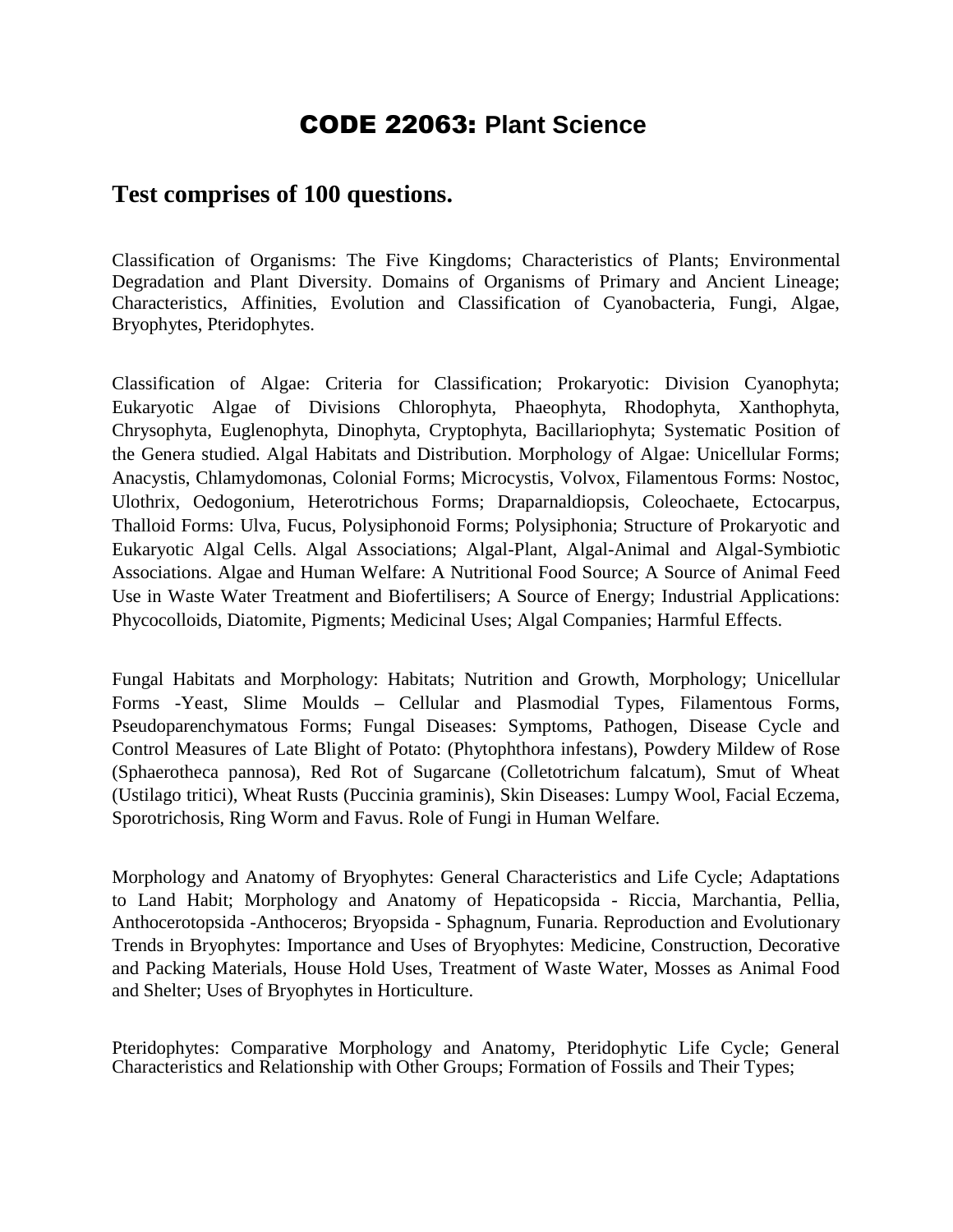Morphology and Anatomy of Rhynia, Cooksonia, Psilotum, Lycopodium, Selaginella, Equisetum, Pteris, Cyathea, Marsilea; Distribution of Pteridophytes in India.

General Characters of Gymnosperms, Distribution, Morphology, Anatomy, Reproduction, Embryogeny, Polyembryony, Mature Seed and Germination; Classification of Gymnosperms. Economic importance of Gymnosperms. Cycas, Pinus, Ephedra and Gnetum.

General Characters of Angiosperms; Distribution and diversity Angiosperms; Vascular tissue, Reproduction, Dispersal, Plant Defence, Origin and Classification of Angiosperm; Representative, Angiosperms; (Asteraceae, Orchidaceae, Poaceae, Leguminoseae); Root, Stem and Leaf **–**comparative studies, Flower; Transition and Formation of floral organs; Fruits: Simple and Compound Fruits, Pollination; Attractants for Pollinators; Specific Pollinators and Behaviour.

Spices and Condiments; Spices obtained from Underground Parts; Bark; Spices obtained from Flower Buds or Flowers; Spices obtained from Fruits, Seeds. Tea; Coffee; Cocoa. Medicinal Plants; Fumatory and Masticatory Materials Yielding Plants; Oil-Yielding Plants. Commercially Important Timber Yielding Plants; Commercially Important Fibre-Yielding Plants: Cotton, Jute, Coconut.

Study of Dicot Families: Ranunculaceae; Brassicaceae; Malvaceae; Rutaceae; Fabaceae: Mimosoideae, Caesalpinioideae, Papilionoideae; Myrtaceae; Cucurbitaceae; Apiaceae. Rubiaceae; Asteraceae; Sapotaceae; Apocyanaceae; Asclepiadaceae; Solanaceae; Acanthaceae; Lamiaceae; Amaranthaceae; Santalaceae; Euphorbiaceae. Study of Monocot families: Musaceae; Liliaceae; Arecaceae; Poaceae. Variation in Flowers, Variations in Floral parts; Window leaves, Parasitic Plants: Carnivorous Plants, Seeds and Fruits, Some Special Monocots.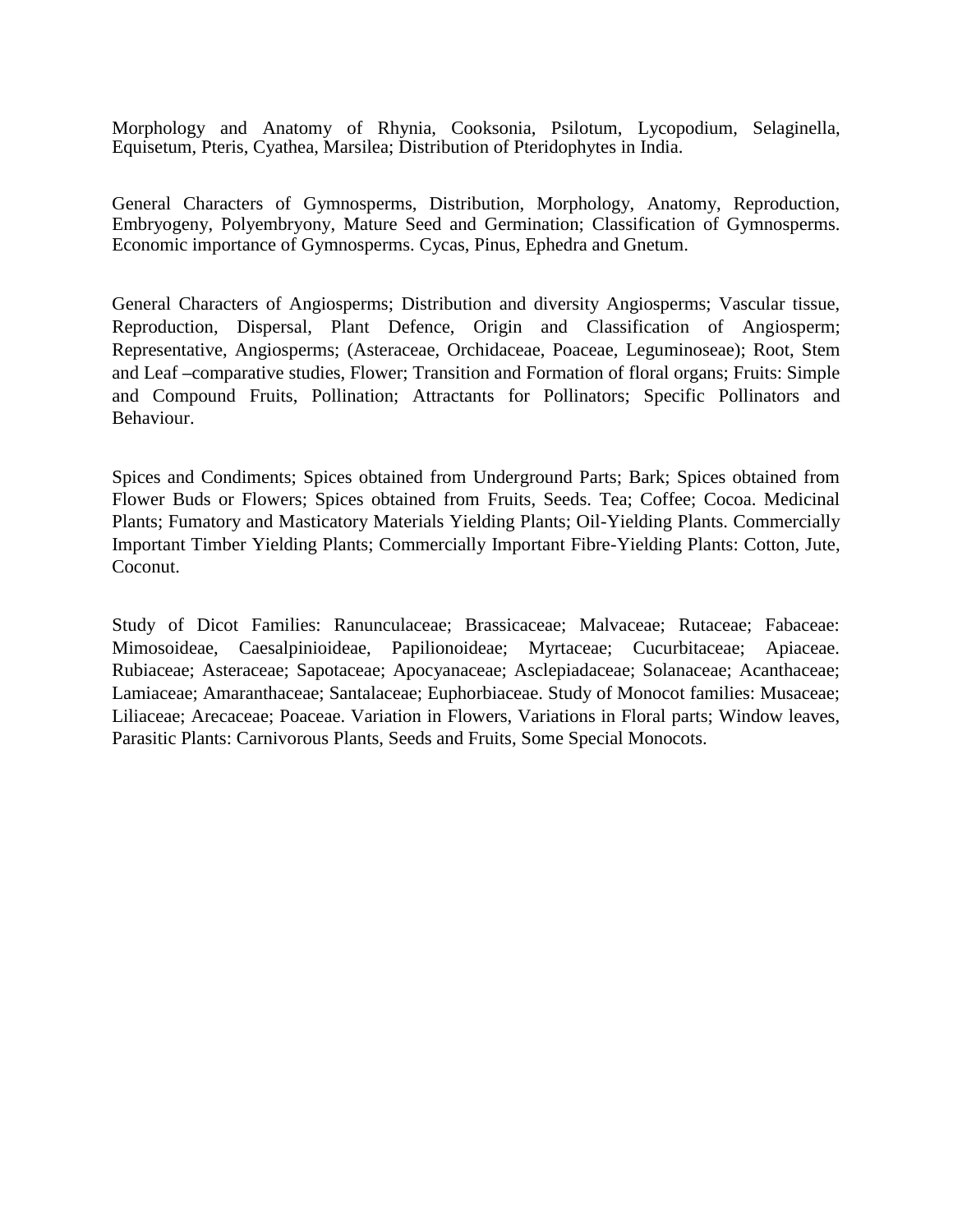# CODE 22064: **Microbiology**

# **Test comprises of 100 questions.**

Viruses, Prokaryotes, and Eukaryotes. General Principles of classification and nomenclature of microorganisms (Haeckel**'**s three kingdom classification and Whittaker**'**s five kingdom classification). General characteristics of viruses, Ultra Structure of bacterial cell, classification of bacteria in brief as per Bergey**'**s Manual of Systematic Bacteriology. Distribution, structure of typical algal cell. General thallus structure and reproduction in algae and fungi. Major nutritional types of microorganisms. Nutritional requirements of microorganisms. Nomenclature, classification, properties of microbial enzymes mode and mechanism of enzyme action, enzyme regulation, inhibition, cofactors and coenzymes. Photosynthetic microorganisms, photosynthetic pigments and apparatus in prokaryotes and eukaryotes. Anaerobic Respiration. Aerobic Respiration Chromosomes: Prokaryotic and eukaryotic organization. Recombination in Bacteria:Transformation, Transduction and Conjugation process **–** F **–** factor, Sexduction, Transposons. Structure and types of DNA and RNA. Protien synthesis. Nature and types of mutation. Damage and repair of DNA.

Distribution of microorganisms in the aquatic environment. Water-borne diseases. Biological indicators of water pollution. Determination of sanitary quality of water: SPC, Tests for coliform, MPN, IMVIC reactions, membrane filter technique. Tools involved in genetic engineering: Modifying enzymes. Cloning vehicles. DNA libraries. DNA sequencing. Potential problems of genetic engineering.

Biofertilizers: Nitrogen fixing, Phosphate solubilizing and cellulolytic microbes,mass production of bacterial inoculants (Rhizobium, Azotobacter, Azospirillum, cyanobacteria). Biological control. Biopesticides. Rhizosphere microorganisms.

Plant pathology: classification of plant diseases. Microbial spoilage of food and food preservation techniques. Mycotoxin with reference to Aflatoxin, Staphylococcal intoxication, Botulism, almonellosis.

Food safety and quality control. Fermented dairy products. Microorganisms of industrial importance. Fermentation media. Design of typical fermentors. Submerged and Solid state fermentation. Downstream processing. Industrial production and its uses of Ethyl alcohol, Wine, Penicillin, Lactic acid, Amylase, Protease.

Bacterial diseases: Tuberculosis, Cholera, Typhoid, Syphilis. Viral diseases: Hepatitis, Poliomyelitis, AIDS. Fungal diseases: Candidacies, Dermatomycosis (Tinea **–** ringworm infection). Protozoan diseases: Malaria, Trichomoniasis.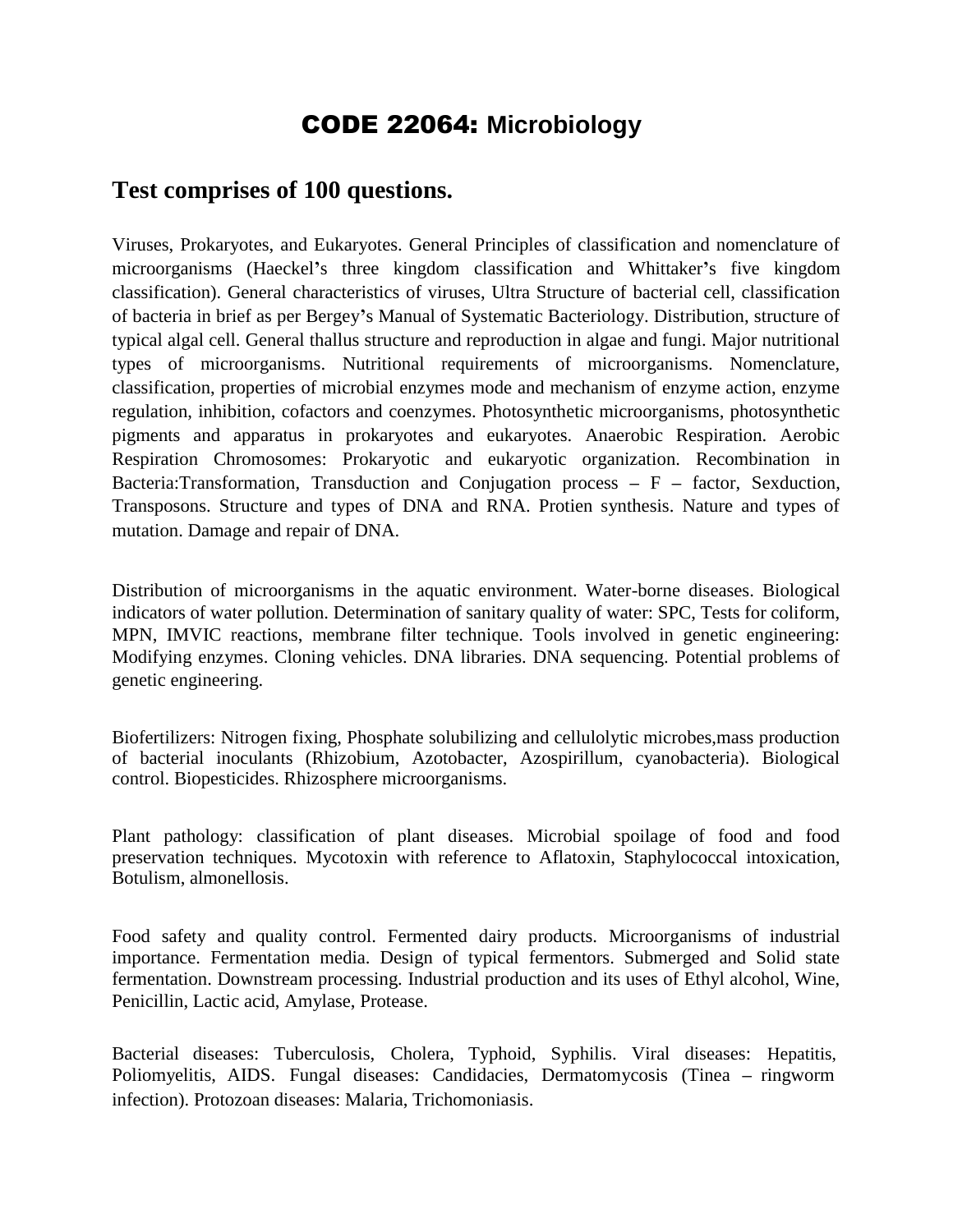# CODE 22065: **Food Science**

## **Test comprises of 100 questions.**

**Food Chemistry:** components of foods **–** moisture, carbohydrates, enzymes, fats, minerals, vitamins, etc **–** types, characteristics, nutritive value, significance in human health. Structure of plant and animals tissues; changes after harvesting **–** action of enzymes.

**Food Microbiology**: characteristics of microorganisms, use of microscope. Organisms associated with foods **–** bacteria, fungi, yeasts; food spoilage and pathogenic organisms **–** changes in food caused by microorganisms. Useful microorganisms-fermentation.

**Physical Properties of Foods and Engineering** : texture, viscosity, conductivity, phase change, fluid dynamics, heat and mass transfer. Equipment for food processing **–** freezers and cold store, heating equipment, seamer, dryers, evaporators, mixers, filtration equipment, centrifuges, grinders, press, conveyor systems, etc. food processing plant layout.

**Food preservation** : Principles of various methods of preservation. Chilling **–**use of ice, chilled air, chilled seawater. Freezing-changes in foods upon freezing and storage-ice crystal formation, methods, changes in food. Preservation using heat-canning, retort pouch packing, etc-methods. Air drying and freeze drying-factors influencing, methods. Salting-salt penetration, methods. Smoking-components of wood smoke, smoked food characteristics. Pickling-effect of acids in preserving foods. Radiation-technique, dosage, precautions, advantages.

**Plant and Animal Food Products**: cereals, legumes, oil seeds, fruits, vegetables, plantation products (coffee, tea, cocoa), spices, beverages **–**raw materials characteristics and products **–** eg. flour, farinaceous products, oil, jam, juice, spice powders, oleoresins, chocolates, soft drinks, etc. methods of production and storage. Meat, poultry, eggs, fish and shellfish, dairy products **–** raw material characteristics and products-eg. meat based products-loaf, burger, cutlet, etc., poultry and egg products; fish products-coated products, mince products; milk products**–**milk, yogurt, condensed milk, etc. methods of production and storage.

**Food Additives**: preservatives/antimicrobial agents, antioxidants, nutritional additives, sweeteners, food colours, binders, emulsifiers, enzymes, firming agents, gelling agents, thickeners, leavening agents, seasonings, flavouring agents and flavor enhancers **–**influence on foods.

Food Packaging : objectives of packing. Packaging materials and containers-glass, metal (aluminium, tinplate,etc.), paper, paperboard, corrugated fibreboard, plastics (polyethylene, polypropylene, cellophane, etc.), laminates **–**properties useful for food packing. Containersbottle, jar, can, retort pouch, bag, box/carton, etc.

**Quality Assurance**: Food hazard **–** microorganisms, pests, toxic substances, etc., Sanitation in food processing plant, personnel hygiene-measures to be taken, sanitizers-detergents, disinfectants. Food quality evaluation **–** sensory, physical, chemical and microbiological tests. Food safety standards regulatory agencies **–** Bureau of Indian Sanders, AGMARK, FPO, ISO. Concepts of GMP,HACCP. Waste utilization /disposal, pollution control, effluent treatment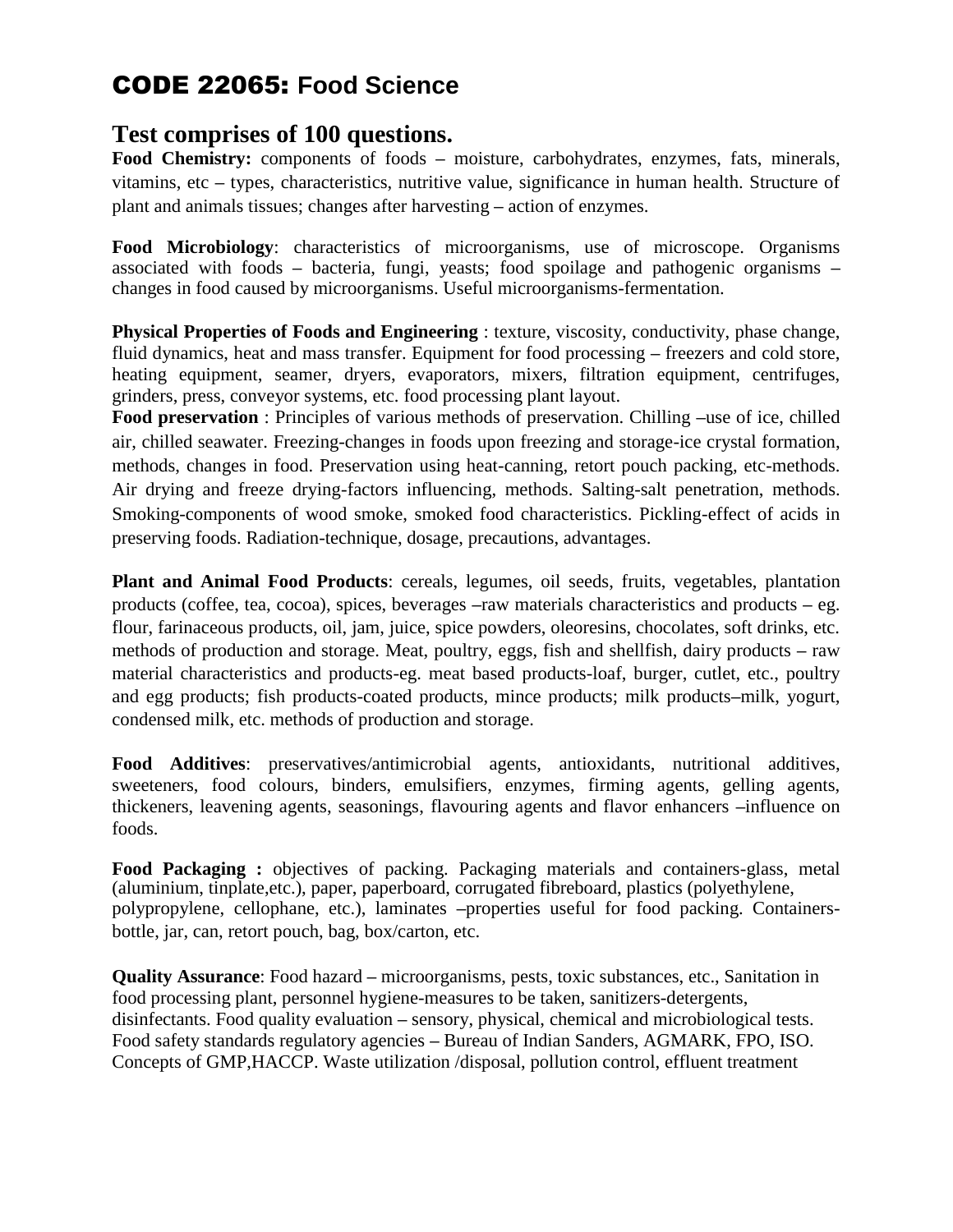# **Test Code: 22071 M.Sc., Marine Chemistry Test comprises of 100 questions.**

### **Unit 1**

**Atomic structure and chemical bonding:** Dual nature of matter **–** de Broglie equation, Schrodinger wave equation and its applications, Eigen value and eigen function- probability distribution of electron around the nucleus **Periodic properties:** Long form of periodic tableclassification as s, p, d and f block elements -periodicity in properties- variation of atomic and ionic radii, electron affinity, ionisation energy and electronegativity along periods and groups**:** Properties of ionic compounds- Born-Haber cycle- Valence bond theory **–** hybridization of atomic orbitals and geometry of molecules S and P-Block elemnets. **Acids, Bases and Nonaqueous solvents** Acids and Bases: Arrhenius theory, acids and bases in protic solvents, Bronsted-Lowry theory, Lewis theory, the solvent system **Coordination Chemistry:** ligandsmonodentate, bidentate, and polydentate ligands; coordination sphere; coordination number; nomenclature of mononuclear and dinuclear complexes. Structural and stereoisomerism in tetrahedral, square planar and octahedral complexes. Crystal field theory - splitting of d-orbitals in octahedral and tetrahedral complexes - factors affecting the magnitude of crystal field splitting

- effects of crystal field splitting - **Qualitative Analysis**: Applications of solubility product and common ion effect in the precipitation of cations **–**Iodometric, Iodimetric, precipitation and complexometric titrations **–** Indicators. Gravimetric analysis: Precipitation methods - Conditions of precipitation **–** co-precipitation and post precipitation - washing of precipitates, **Noble gases:** Occurrence - isolation of noble gases from the atmoshphere, importance of inert gases in theoretical chemistry - chemical properties - xenon chemistry: preparation and properties of fluorides, oxides and oxofluorides of xenon - xenon fluoride complexes - structure and bonding in xenon compounds. hydrates and clathrates of noble gases.

### **Unit 2**

**Gaseous state;** Types of molecular velocities and their inter relations - mean, rms, most probable velocities - - mean free path **–** Degrees of freedom of gaseous molecules - heat capacity and molecular basis. Viscosity of gases **Solid state:** Difference between crystalline and amorphous solids - isotropy and anisotropy - crystal lattices - laws of crystallography - elements of symmetry of crystals - crystal systems - Miller Bragg**'**s equation, structure of crystals by X-ray diffraction methods **Surface chemistry:** Adsorption - physisorption and chemisorptions adsorption of gases by solids - adsorption isotherms - General characteristics of catalytic reactions **–** phase transfer catalysis - acid base catalysis - enzyme catalysis - Michaelis-Menten equation **Nuclear chemistry**: Natural radioactivity - detection and measurement of radioactivity **–**Artificial radioactivity - nuclear fission and nuclear fusion **–** mechanisms **–** applications differences **–** nuclear reactors - hazards of radiations -C <sup>14</sup> dating, rock dating, **Thermodynamics:** extensive and intensive properties - state functions and path functions - types of processes - Zeroth law of thermodynamics. internal energy and enthalpy, Joule-Thomson effect **–** Introduction to second law of thermodynamics - spontaneous processes - Entropy: Definition **–**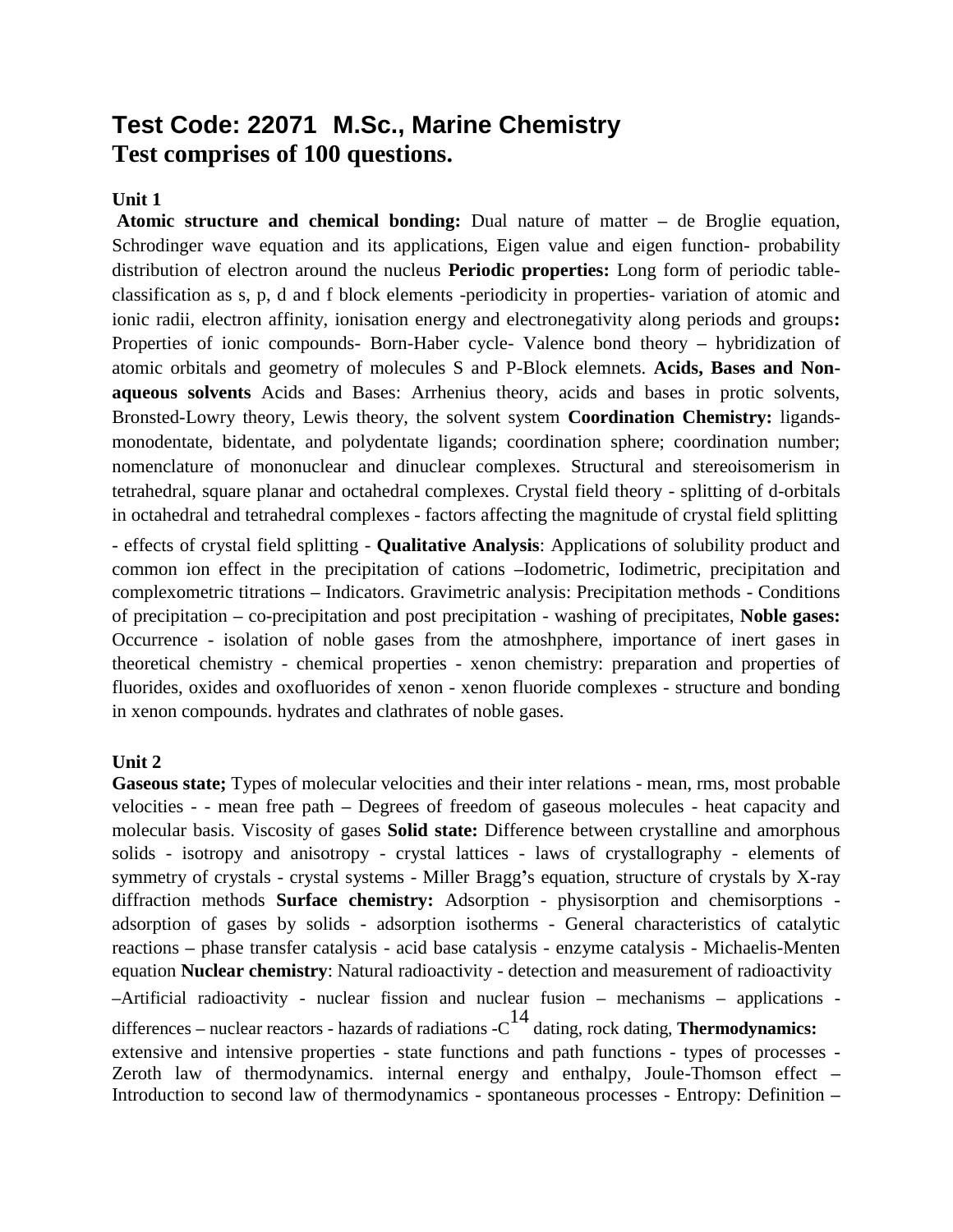entropy a state function - Third law of thermodynamics: Nernst heat theorem- **Chemical kinetics**; Rate of reaction-Measuring rates of reaction-expressing reaction rates- factors influencing rate-rate constant-Rate laws, Stoichiometry, order and molecularity of reactions, Effect of temperature on rate constant. The activation energy **– Ionic equilibria**: The Ostwald**'**s dilution law-experimental verification-limitations-acids and bases-Lewis concept-dissociation of weak acids and weak bases-dissociation of water-pH scale-common ion effect- its applications-**Electro chemistry** Definitions of specific, equivalent and molar conductances **–** Relations between them **–** measurement of conductance and cell constant. Strong and weak electrolytes. Diffusion and ionic mobility- molar ionic conductance and viscosity- Degree of dissociation of weak electrolytes **–** Determination of Ionic product of water **Galvanic cells –** Reversible and Irreversible cells **–** EMF and its measurement **–** Weston Standard cell **–** types of reversible single electrodes **–**Nernst theory for single electrode potential **–**standard reduction potentials **–** electro chemical series **Concentration cells –** electrode concentration cells- electrolyte concentration cells- concentration cells with and without transference.

#### **Unit 3**

**Principles of reactions:** Polar effects-inductive, resonance and steric effects, preparation, properties and structures of carbonium ions, carbanions and free radicals -type of reactions substitution, addition, elimination and polymerisation reactions, **Hydrocarbons** Conformations of ethane and n-butane- mechanism of chlorination of methane. Addition to unsymmetrical

olefins SN1 and SN2 mechanisms - E1 and E2 mechanisms- **Alcohols and ethers** Distinction between primary, secondary and tertiary alcohols,Distinction between ethers and alcohols. **Organometallic compounds and organo sulphur compounds:** Preparation, structure and synthetic uses of Grignard reagent-preparation and reactions reparation and properties of thioalcohols and thioethers **–** sulphonal-mustard gas and sulphones **Aldehydes and ketones** Structure and reactivity of carbonyl group **–** relative reactivities of aldehydes and ketones **– Carboxylic acids** Structure of carboxylic acid and carboxylate anion **–** relative strengths of monocarboxylic acids **–** effect of substituents on acidity **–** Hell **–** Volhard **–** Zelinsky reaction **– Aliphatic nitrogen compounds**:General methods of preparation of primary, secondary and tertiary amines **–** General Properties **–** Isomerism **–** Stereochemistry **–**Distinction between primary, Secondary and tertiary amines. **Alicyclic compounds**; - general methods of preparation **–** spectroscopic properties **–** chemical properties **–** relative stabilities of cyclo alkanes **–** Baeyer**'**s strain theory **Stereochemistry :** Stereoisomerism - definition - classification into optical and geometrical isomerism R-S notations for optical isomers. **Optical isomerism** Optical activity in compounds not containing asymmetric carbon atoms. **Geometrical isomerism** - cis-trans, synanti and E-Z notations - P**olynuclear hydrocarbons** Isolated systems Preparation of diphenyl, diphenyl methane, triphenyl methane and stilbene. Condensed systems Synthesis,

reactions, structure and uses of naphthalene. Preparation and reactions of naphthols, naphthylamine and naphthaquinone. **Heterocyclic Compounds;** Preparation, properties and uses of furan, pyrrole & thiophene - aromatic character. Synthesis and reactions of pyridine and piperidine - comparative study of basicity of pyrrole, pyridine and piperidine with amines **Carbohydrates**: **C**lassification-Monosaccharides- constitution of glucose and fructose.

Reactions of glucose and fructose **–** Osazone formation, Mutarotation and its mechanism, Disaccharides- sucrose- reactions and structure. Polysaccharides **–** starch and cellulose **Phenols** Acidic character of phenols- effect of substituents on acidity of phenols - Mechanisms of Kolbe**'**s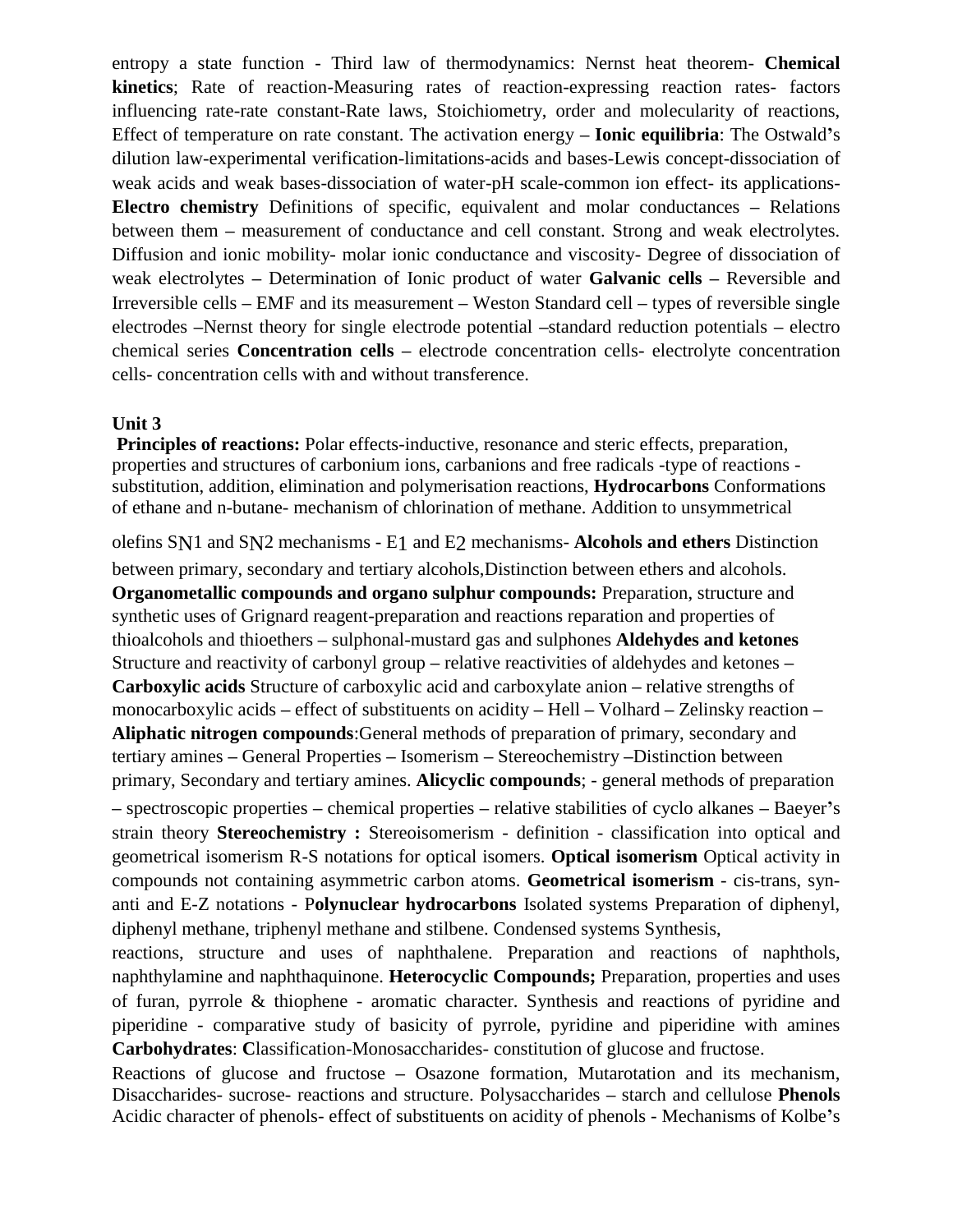reaction and Riemer-Tiemen reaction. **Aldehydes and ketones** Preparation and uses of cinnamaldehyde. Coumarin, vanillin, Michler**'**s ketone, p-benzoquinone-Quinone mono oxime tautomerism. Mechanism of Cannizaro reaction, benzoin condensation, **Aromatic acids** Ortho effect, preparation of mandelic acid, cinnamic acid and anthranilic acid.

### **Unit 4**

**Polymers;** Definition - Monomers, Oligomers, Polymers - Classification of polymers-: Natural synthetic, linear, cross linked and network- plastics, elastomers, fibres, Homopolymers and Copolymers,Thermoplastics- Polyethylene, Polypropylene, polystyrene, Polyacrylonitrile, Poly vinyl Chloride, nylon and polyester - Thermosetting plastics -: Phenol formaldehyde and epoxide resin-Elastomers- Natural rubber and synthetic rubber - Buna - N, Buna-S and neoprene. F**ertilizers** : Classification, macronutrients -role of nitrogen, potassium and phosphorus on plant growth **– Pesticides –** Definition- Classification of Pesticides based on the use and chemical composition**–** examples -general methods of application **–**Benefits of pesticides-Potential hazards. Safety measures -first aid**. Insecticides** : Plant products **–** Nicotine, pyrethrin **–** Inorganic pesticides **–** borates. Organic pesticides **–** D.D.T. and BHC. Fungicide : Sulphur compounds, Copper compounds, Bordeaux mixture. **Herbicides** : Acaricides **–** Rodenticides. Attractants **–** Repellants. **Food additives and preservatives** Definition - permitted food additives, characteristics and their role: antioxidants, stabilizers, flavours, sweeteners, emulsifiers, thickeners, food colourants. **Food adulterations** Definition - adulterant, adulteration

- types of adulterants - common adulterants and their determination in milk, oils, ghee, honey, chilly powder, coriander powder, turmeric powder, coffee powder, tea dust, asafoetida - food poisoning and its prevention **Water pollution;** -sources of water pollution-types of water pollutants: sewage and domestic wastes, industrial effluents, agricultural discharges, detergents, disease causing agents and radioactive materials. **Water analysis**: Sampling and preservation of water samples , physical examination of water : color, odour, turbidity, taste and electrical conductivity **–** chemical characterisation : pH, acidity, alkalinity, TDS, total, temporary, permanent, calcium and magnesium hardness, chloride, fluoride, BOD, COD **Water purification**: Purification of water for drinking purposes: Sedimentation, filtration and disinfection- Desalination: reverse osmosis-Purification of water for industrial purposes: water

softening-permutit process and ion-exchange process. **Wastewater treatment:**

**e**lementary ideas of waste water treatment: pre-treatment-primary treatment-secondary treatment: aerobic and anaerobic processes **–** tertiary treatment.

### **Unit 5**

**Analytical chemistry:** Errors and data analysis, deviation, mean deviation, relative mean deviation, standard deviation, coefficient of variation and variance **–** accuracy and precision **–** types of errors **–** random and systematic errors **–** methods of detection and elimination of systematic errors **–** student**'**s t-test **–** confidence levels method of least squares **–** significant figures and computational rules. **Electroanalytical techniques**: Electrogravimetry : principle, instrumentation and applications. Coulometry : constant current coulometry **–** coulometric titrations **–** applications **–** potentiostatic coulometry **–** Polarography : principle **–** advantages and disadvantages of DME: **Spectroanalytical and thermoanalytical methods**: Spectroanalytical methods : principle, instrumentation and applications of colorimetry, spectrophotometry and fluorimetry **–** light scattering techniques: nephelometry and turbidimetry. principle, instrumentation and applications of TGA and DTA **–** characteristic features of TGA and DTA curves **–** factors affecting TGA and DTA curves**–Chromatography**: Classification of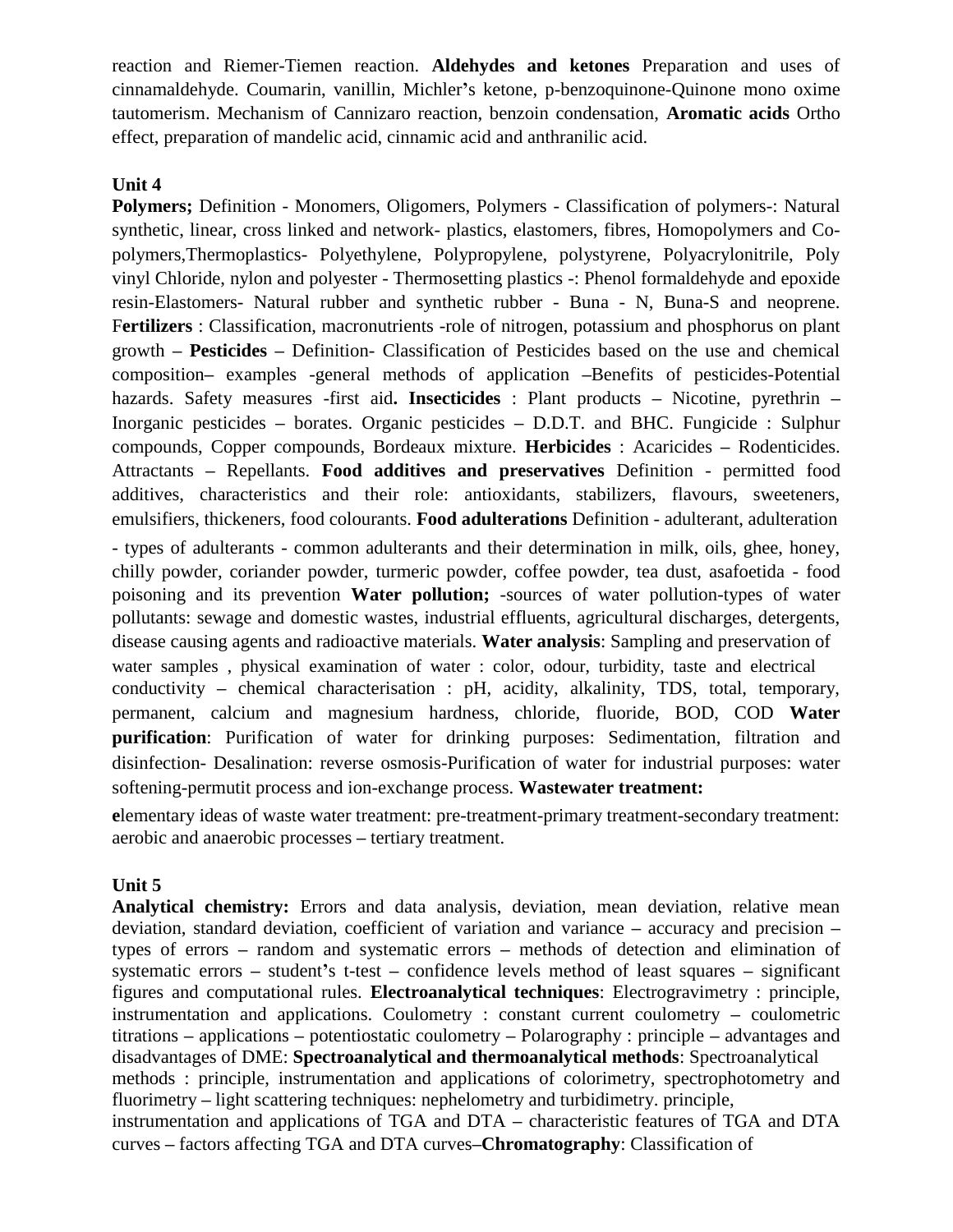chromatography methods. Column Chromatography **–** paper chromatography, Rf values, factors

affecting Rf values. Experimental procedures, choice of paper and solvent systems, developments of chromatogram. Two dimensional chromatography. Thin layer chromatography:

principles, factors affecting Rf values. Experimental procedures. Choice of adsorbents and solvents.Ion exchange chromatography- cation exchange resins, anion exchange resins, ion exchange reactions, ion exchange equilibria properties of ion exchange resins, ion exchange capacity, Techniques- applications. HPLC, Stationary and Mobile phases. . Mobile Phase - Types of HPLC.

#### **Unit 6**

**Photochemistry;** Laws of photochemistry **–** Beer Lambert law, Grotthus - Draper law, Stark-Einstein law - Quantum efficiency **–** Jablonski diagram - radiative and non radiative transition internal conversion, intersystem crossing - qualitative description of fluorescence, phosphorescence - chemiluminescence, bioluminescence, **Spectroscopy**: various types of molecular spectra - electronic, vibrational and rotational energy levels - Born-Oppenheimer approximation. Rotation spectra of diatomic molecules - **UV-visible spectroscopy**: theory types of transitions in molecules - selection rules for electronic spectra - factors affecting absorption maximum and intensity **–** applications. **IR spectroscopy** : theory - stretching and bending vibrations - factors affecting vibrational frequencies - important spectral regions for the characterization of functional groups - finger print region - determination of force constant Raman spectroscopy: Principle - Rayleigh and Raman scattering - Stokes and Anti-stokes lines differences between IR and Raman spectroscopy - **NMR spectroscopy**: Theory of NMR, modes of nuclear spin-relaxation process - shielding effect, hyperfine splitting, coupling constants, -

chemical shift **ESR spectroscopy:** principle - energy level splitting - presentation of ESR spectrum for methyl and benzene radicals, **Nanochemistry** Definition - size dependent properties: magnetic, electrical and optical properties **–** quantum dots **–** metal oxides and metal nano particles - ceramic nano particles Synthesis of nanomaterials - bottom-up and top-down approaches - thin film deposition - Fullerenes - carbon nanotubes - single walled and multi walled nano tubes.

|  | <b>Pattern of Question Paper</b> |  |
|--|----------------------------------|--|
|--|----------------------------------|--|

| Sl. No. | <b>Syllabus Areas</b> | No. of<br>Questions | Max.<br><b>Marks</b> |
|---------|-----------------------|---------------------|----------------------|
| 1.      | Unit 1                | 15                  | 60                   |
| 2.      | Unit 2                | 20                  | 80                   |
| 3.      | Unit 3                | 20                  | 80                   |
| 4.      | Unit 4                | 15                  | 60                   |
| 5.      | Unit 5                | 15                  | 60                   |
| 6.      | Unit 6                | 15                  | 60                   |
|         | Total:                | 100                 | 400                  |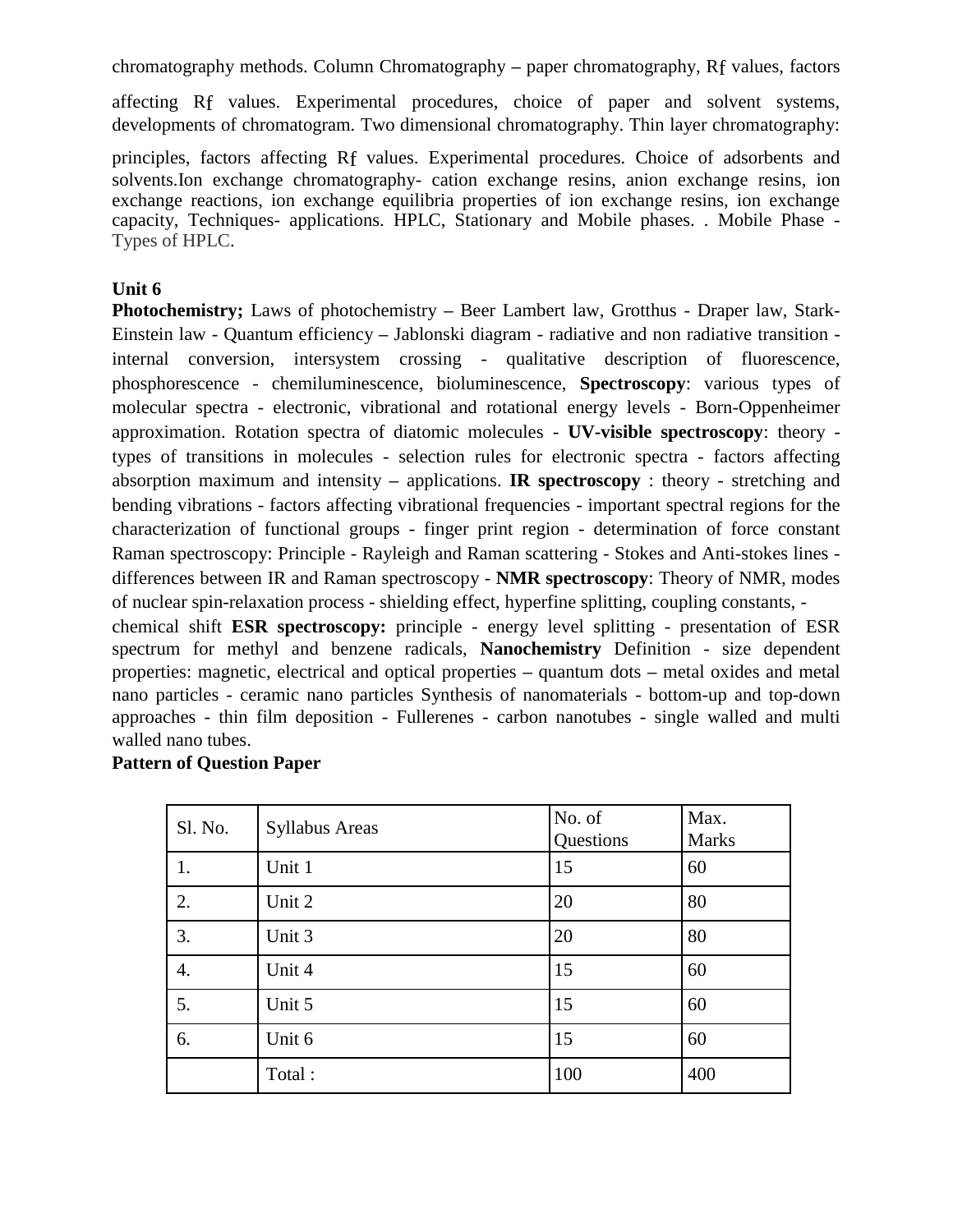**Test Code 22081: M.Tech.,**

# **M.Tech., Ocean and Coastal Safety Engineering, M.Tech., Coastal and Harbour Engineering.**

### **I. Mathematics:**

Sets and their representation; Union, intersection and complement of sets and their algebraic properties; Power set; Relation, Types of relations, equivalence relations, functions;. One-one, into and onto functions, composition of functions.

Matrices, algebra of matrices, types of matrices, determinants and matrices of order two and three. Properties of determinants, evaluation of determinants, area of triangles using determinants. Adjoint and evaluation of inverse of a square matrix using determinants and elementary transformations, Test of consistency and solution of simultaneous linear equations in two or three variables using determinants and matrices.

Fundamental principle of counting, permutation as an arrangement and combination as selection, Meaning of P (n,r) and C (n,r), simple applications Binomial theorem for a positive integral index, general term and middle term,properties of Binomial coefficients and simple application Arithmetic and Geometric progressions, insertion of arithmetic, geometric means between two given numbers.

Integral as an anti derivative. Fundamental integrals involving algebraic, trigonometric, exponential and logarithmic functions. Integration by substitution, by parts and by partial fractions. Integration using trigonometric identities. Integral as limit of a sum. Fundamental Theorem of Calculus. Properties of definite integrals.

## **II. Physics & Chemistry**

Force and Inertia, Newton**'**s First Law of motion; Momentum, Newton**'**s Second Law of motion; Impulse; Newton**'**s Third Law of motion. Law of conservation of linear momentum and its applications, Equilibrium of concurrent forces. Static and Kinetic friction, laws of friction, rolling friction. Dynamics of uniform circular motion: Centripetal force and its applications.

Work done by a constant force and a variable force; kinetic and potential energies, work energy theorem, power. Potential energy of a spring, conservation of mechanical energy, conservative and nonconservative forces; Elastic and inelastic collisions in one and two dimensions